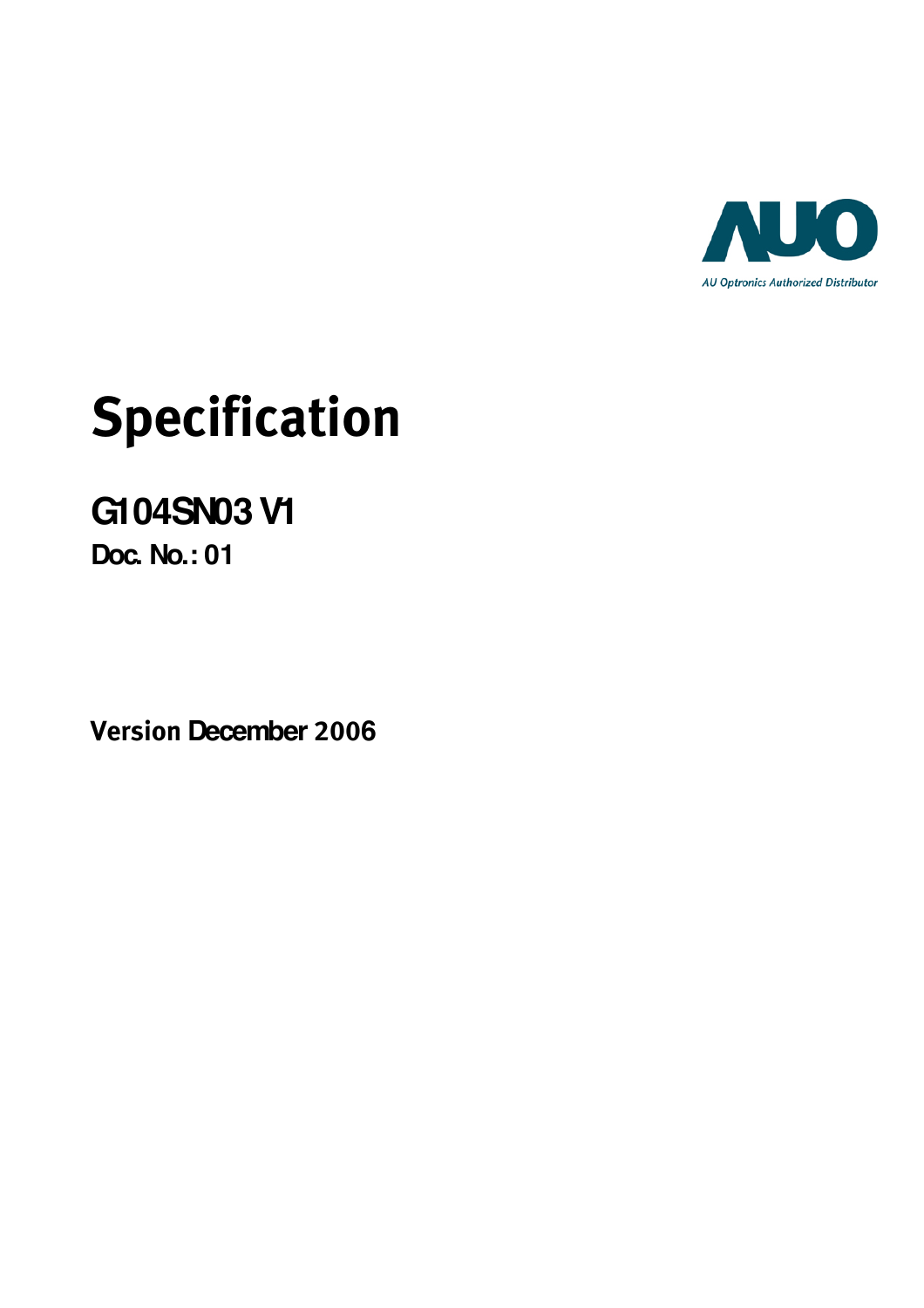## **Contents**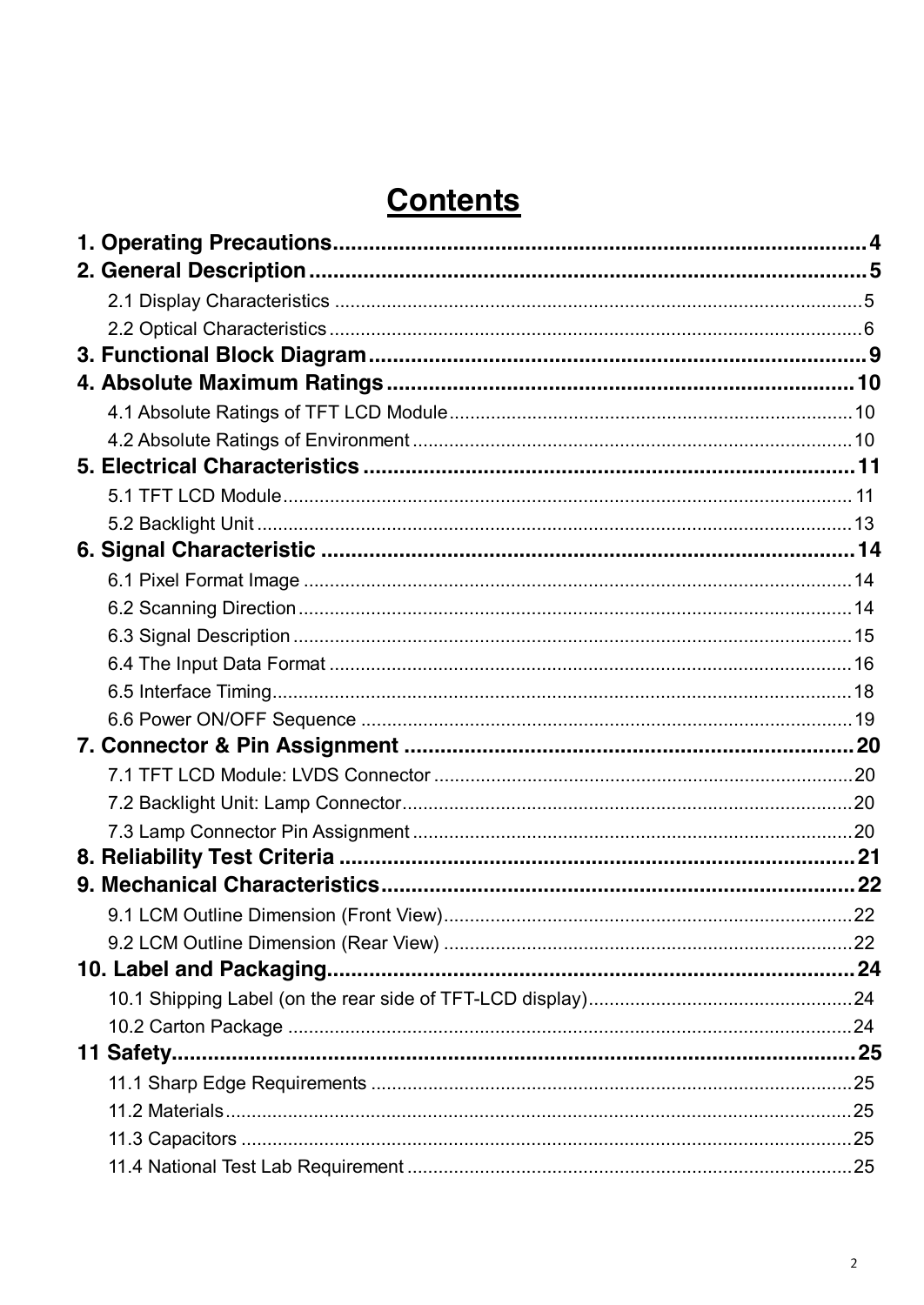## **Record of Revision**

|      | <b>Version and Date</b> | ∣ Page I   | Old description                  | <b>New Description</b> |
|------|-------------------------|------------|----------------------------------|------------------------|
| 10.1 | Nov 23, 2006            | <b>AII</b> | <b>First draft specification</b> |                        |
|      |                         |            |                                  |                        |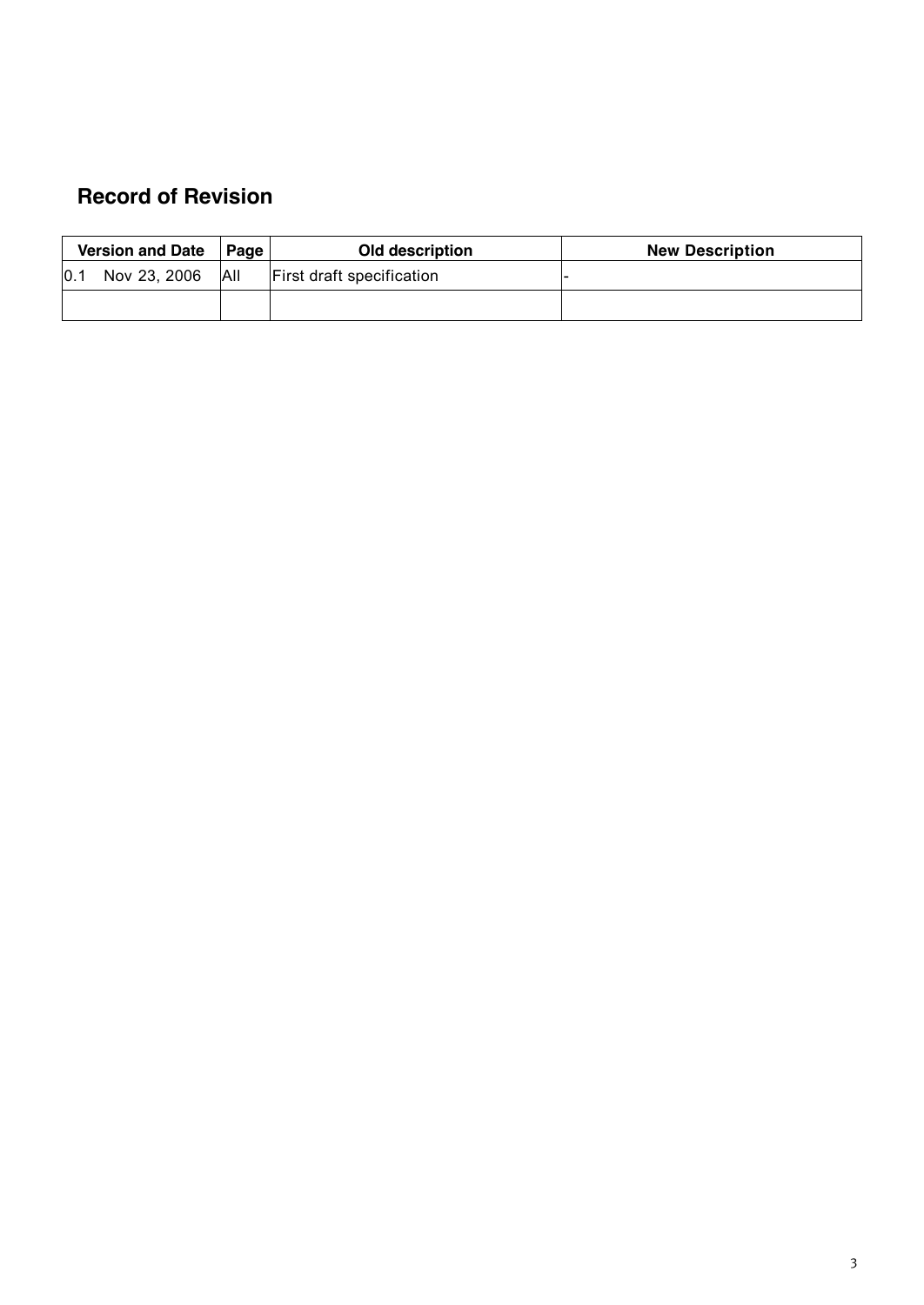## **1. Operating Precautions**

- 1) Since front polarizer is easily damaged, please be cautious and not to scratch it.
- 2) Be sure to turn off power supply when inserting or disconnecting from input connector.
- 3) Wipe off water drop immediately. Long contact with water may cause discoloration or spots.
- 4) When the panel surface is soiled, wipe it with absorbent cotton or soft cloth.
- 5) Since the panel is made of glass, it may be broken or cracked if dropped or bumped on hard surface.
- 6) Since CMOS LSI is used in this module, take care of static electricity and insure human earth when handling.
- 7) Do not open nor modify the module assembly.
- 8) Do not press the reflector sheet at the back of the module to any direction.
- 9) In case if a module has to be put back into the packing container slot after it was taken out from the container, do not press the center of the CCFL Reflector edge. Instead, press at the far ends of the CCFL Reflector edge softly. Otherwise the TFT Module may be damaged.
- 10) At the insertion or removal of the Signal Interface Connector, be sure not to rotate nor tilt the Interface Connector of the TFT Module.
- 11) After installation of the TFT Module into an enclosure (Notebook PC Bezel, for example), do not twist nor bend the TFT Module even momentary. At designing the enclosure, it should be taken into consideration that no bending/twisting forces are applied to the TFT Module from outside. Otherwise the TFT Module may be damaged.
- 12) Cold cathode fluorescent lamp in LCD contains a small amount of mercury. Please follow local ordinances or regulations for disposal.
- 13) Small amount of materials having no flammability grade is used in the LCD module. The LCD module should be supplied by power complied with requirements of Limited Power Source (IEC60950 or UL1950), or be applied exemption.
- 14) The LCD module is designed so that the CCFL in it is supplied by Limited Current Circuit (IEC60950 or UL1950). Do not connect the CCFL in Hazardous Voltage Circuit.
- 15) Severe temperature condition may result in different luminance, response time and lamp ignition voltage.
- 16) Continuous operating TFT-LCD display under low temperature environment may accelerate lamp exhaustion and reduce luminance dramatically.
- 17) The data on this specification sheet is applicable when LCD module is placed in landscape position.
- 18) Continuous displaying fixed pattern may induce image sticking. It's recommended to use screen saver or shuffle content periodically if fixed pattern is displayed on the screen.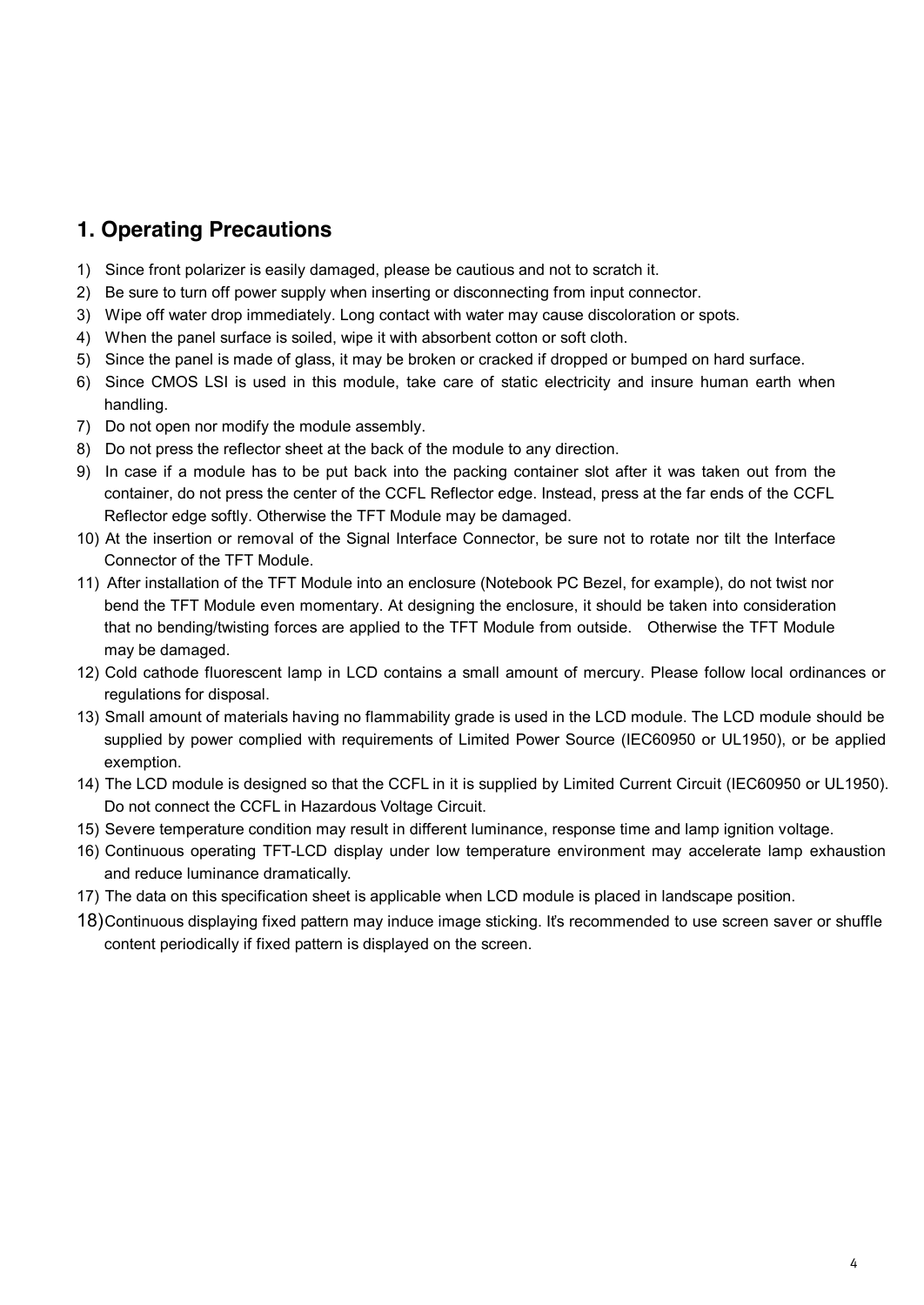## **2. General Description**

G104SN03 V1 is a Color Active Matrix Liquid Crystal Display composed of a TFT-LCD display, a driver circuit, and a backlight system. The screen format is intended to support SVGA (800(H) x 600(V)) screen and 16.8M (RGB 8-bits) or 262K colors (RGB 6-bits). All input signals are LVDS interface compatible. Inverter card of backlight is not included.

G104SN03 V1 is designed for industrial display applications.

## **2.1 Display Characteristics**

The following items are characteristics summary on the table under 25 ℃ condition:

| <b>Items</b>                                              | Unit                                    | <b>Specifications</b>                                           |
|-----------------------------------------------------------|-----------------------------------------|-----------------------------------------------------------------|
| Screen Diagonal                                           | [inch]                                  | 10.4                                                            |
| <b>Active Area</b>                                        | [mm]                                    | 211.2(H) x 158.4(V)                                             |
| Pixels H x V                                              |                                         | 800x3(RGB) x 600                                                |
| <b>Pixel Pitch</b>                                        | [mm]                                    | $0.264 \times 0.264$                                            |
| Pixel Arrangement                                         |                                         | R.G.B. Vertical Stripe                                          |
| Display Mode                                              |                                         | TN, Normally White                                              |
| Nominal Input Voltage VDD                                 | [Volt]                                  | 3.3 typ.                                                        |
| <b>Typical Power Consumption</b>                          | [Watt]                                  | 4.26W (IRCFL=5.0mA)<br>3.56W (IRCFL=3.8mA)<br>All black pattern |
| Weight                                                    | [Grams]                                 | 300g(typ.)                                                      |
| <b>Physical Size</b>                                      | [mm]                                    | 236.0(H)x 174.3(V) x 5.6(D) (typ.)                              |
| <b>Electrical Interface</b>                               |                                         | 1 channel LVDS                                                  |
| <b>Surface Treatment</b>                                  |                                         | Anti-glare, Hardness 3H                                         |
| <b>Support Color</b>                                      |                                         | 16.8M / 262K colors                                             |
| Temperature Range<br>Operating<br>Storage (Non-Operating) | $[^{\circ}C]$<br>$\overline{C}^{\circ}$ | $-20$ to $+70$<br>$-30$ to $+80$                                |
| RoHS Compliance                                           |                                         | RoHS Compliance                                                 |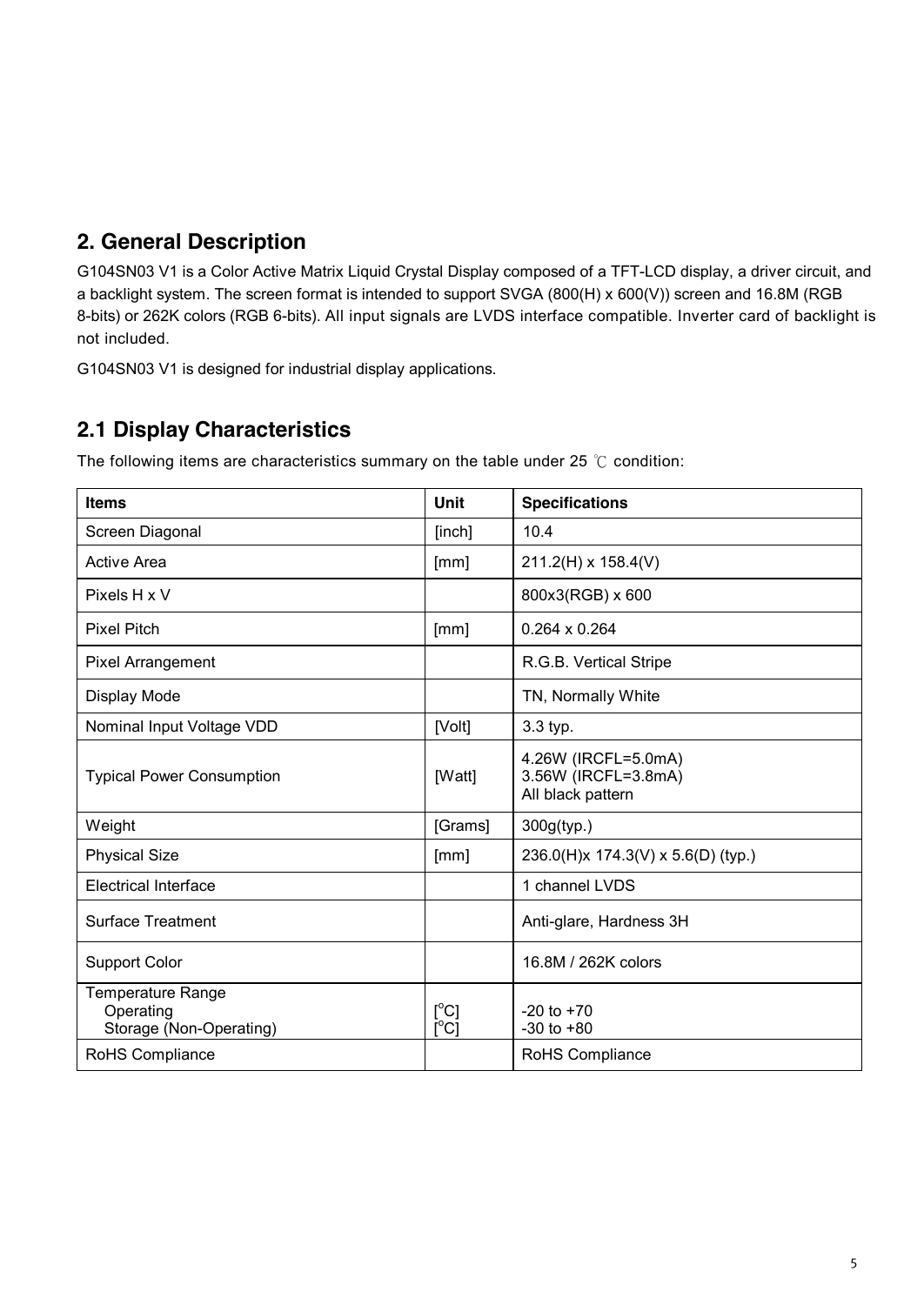## **2.2 Optical Characteristics**

The optical characteristics are measured under stable conditions at 25℃ (Room Temperature):

| Item                                | Unit     | <b>Conditions</b>              | Min.           | Typ.       | Max.           | <b>Note</b>             |  |  |  |  |
|-------------------------------------|----------|--------------------------------|----------------|------------|----------------|-------------------------|--|--|--|--|
| <b>White Luminance</b>              | [cd/m2]  | IRCFL= 4.5mA<br>(center point) | 200            | 230        |                | 1                       |  |  |  |  |
| Uniformity                          | $\%$     | <b>TBD</b>                     |                |            |                |                         |  |  |  |  |
| <b>Contrast Ratio</b>               |          |                                | 400            | 500        |                | $\overline{2}$          |  |  |  |  |
|                                     | [msec]   | Rising                         |                | 10         | 20             |                         |  |  |  |  |
| <b>Response Time</b>                | [msec]   | Falling                        |                | 25         | 30             | 3                       |  |  |  |  |
|                                     | [msec]   | Rising + Falling               | $\blacksquare$ | 35         | 50             |                         |  |  |  |  |
|                                     | [degree] | Horizontal<br>(Right)          | 60             | 70         |                |                         |  |  |  |  |
| <b>Viewing Angle</b>                | [degree] | $CR = 10$<br>(Left)            | 60             | 70         |                |                         |  |  |  |  |
|                                     | [degree] | (Upper)<br>Vertical            |                | 55         |                | $\overline{\mathbf{4}}$ |  |  |  |  |
|                                     | [degree] | $CR = 10$<br>(Lower)           | 55             | 65         |                |                         |  |  |  |  |
|                                     |          | Red x                          | <b>TBD</b>     | <b>TBD</b> | <b>TBD</b>     |                         |  |  |  |  |
|                                     |          | Red y                          | <b>TBD</b>     | <b>TBD</b> | <b>TBD</b>     |                         |  |  |  |  |
|                                     |          | Green x                        | <b>TBD</b>     | <b>TBD</b> | <b>TBD</b>     |                         |  |  |  |  |
| Color / Chromaticity<br>Coordinates |          | Green y                        | TBD            | <b>TBD</b> | <b>TBD</b>     |                         |  |  |  |  |
| (CIE 1931)                          |          | Blue x                         | <b>TBD</b>     | <b>TBD</b> | <b>TBD</b>     |                         |  |  |  |  |
|                                     |          | Blue y                         | <b>TBD</b>     | <b>TBD</b> | <b>TBD</b>     |                         |  |  |  |  |
|                                     |          | White x                        | <b>TBD</b>     | <b>TBD</b> | <b>TBD</b>     |                         |  |  |  |  |
|                                     |          | White y                        | <b>TBD</b>     | <b>TBD</b> | <b>TBD</b>     |                         |  |  |  |  |
| <b>Color Gamut</b>                  | $\%$     |                                |                | 45         | $\blacksquare$ |                         |  |  |  |  |

#### Note 1: Measurement method

Equipment Pattern Generator, Power Supply, Digital Voltmeter, Luminance meter (SR\_3 or equivalent)

| Aperture          | 1° with 50cm viewing distance |
|-------------------|-------------------------------|
| <b>Test Point</b> | Center                        |

Environment *< 1 lux*

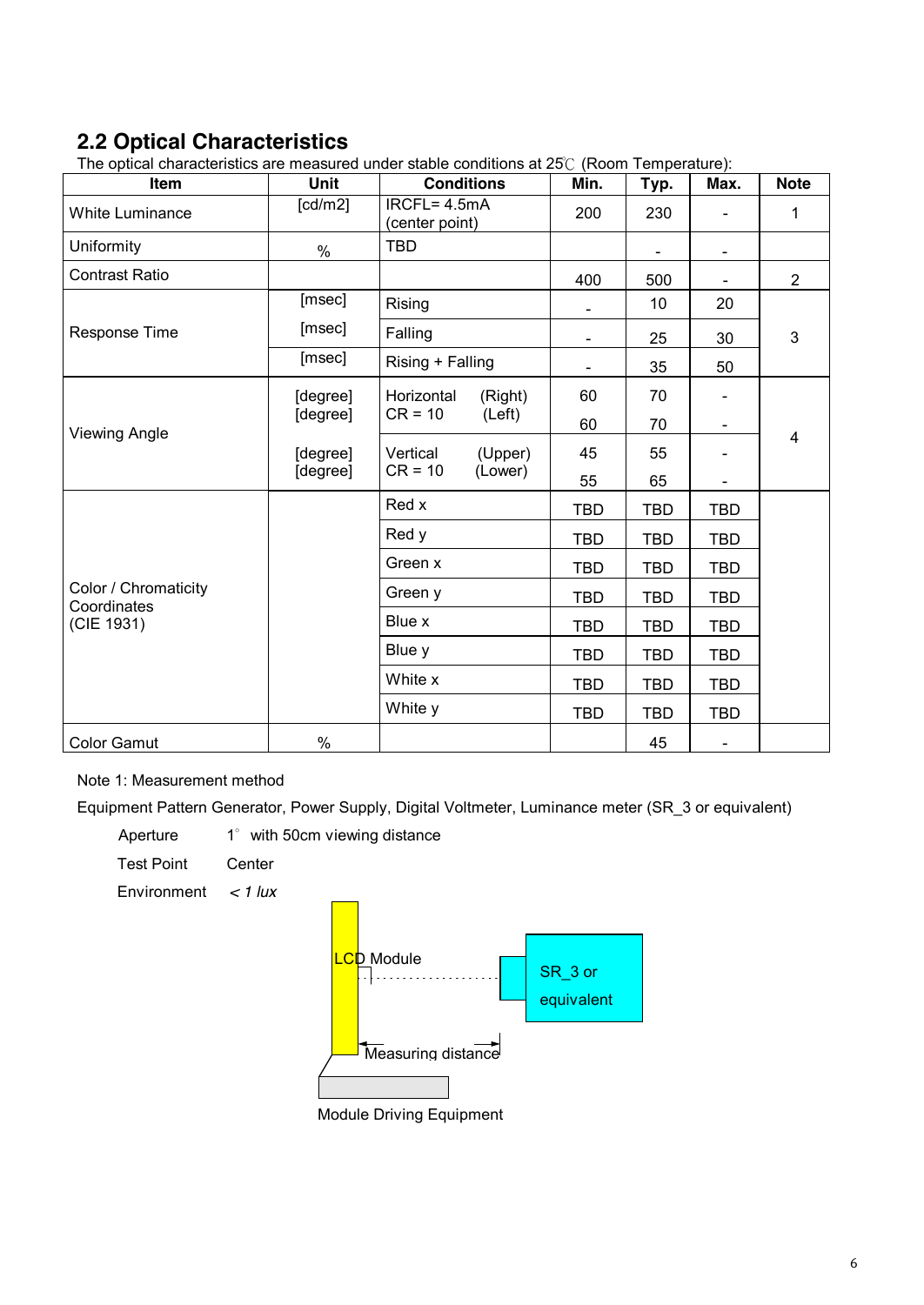Note 2: Definition of contrast ratio (CR):

Contrast ratio (CR) = 
$$
\frac{\text{Brightness on the "White" state}}{\text{Brightness on the "Black" state}}
$$

\nNote 3: Definition of response time:

The output signals of photo detector are measured when the input signals are changed from "White" to "Black" (falling time) and from "Black" to "White" (rising time), respectively. The response time interval is between 10% and 90% of amplitudes. Please refer to the figure as below.

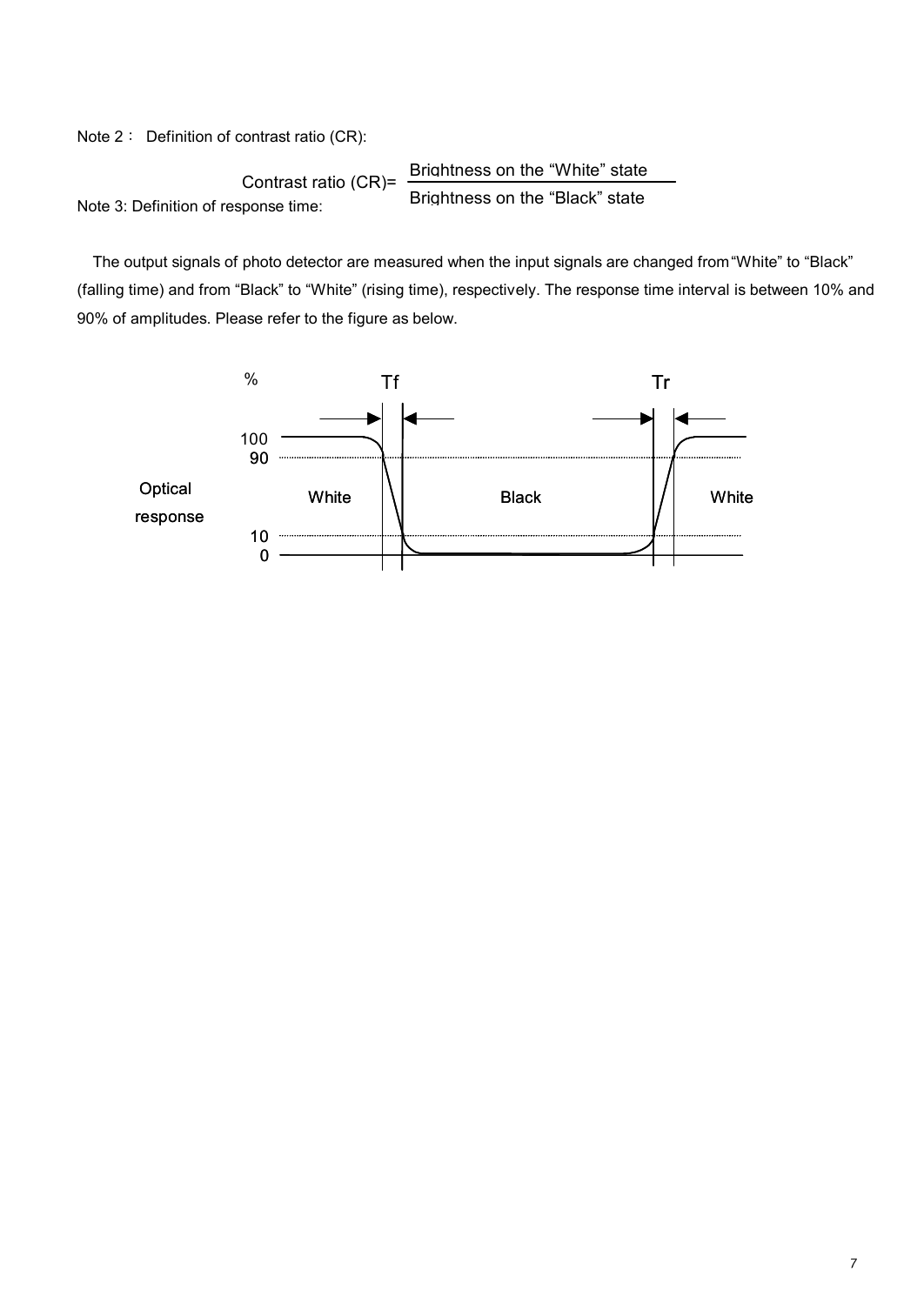#### Note 4. Definition of viewing angle

Viewing angle is the measurement of contrast ratio ≧10, at the screen center, over a 180° horizontal and 180° vertical range (off-normal viewing angles). The 180° viewing angle range is broken down as below: 90° (θ) horizontal left and right, and 90° (Φ) vertical high (up) and low (down). The measurement direction is typically perpendicular to the display surface with the screen rotated to its center to develop the desired measurement viewing angle.

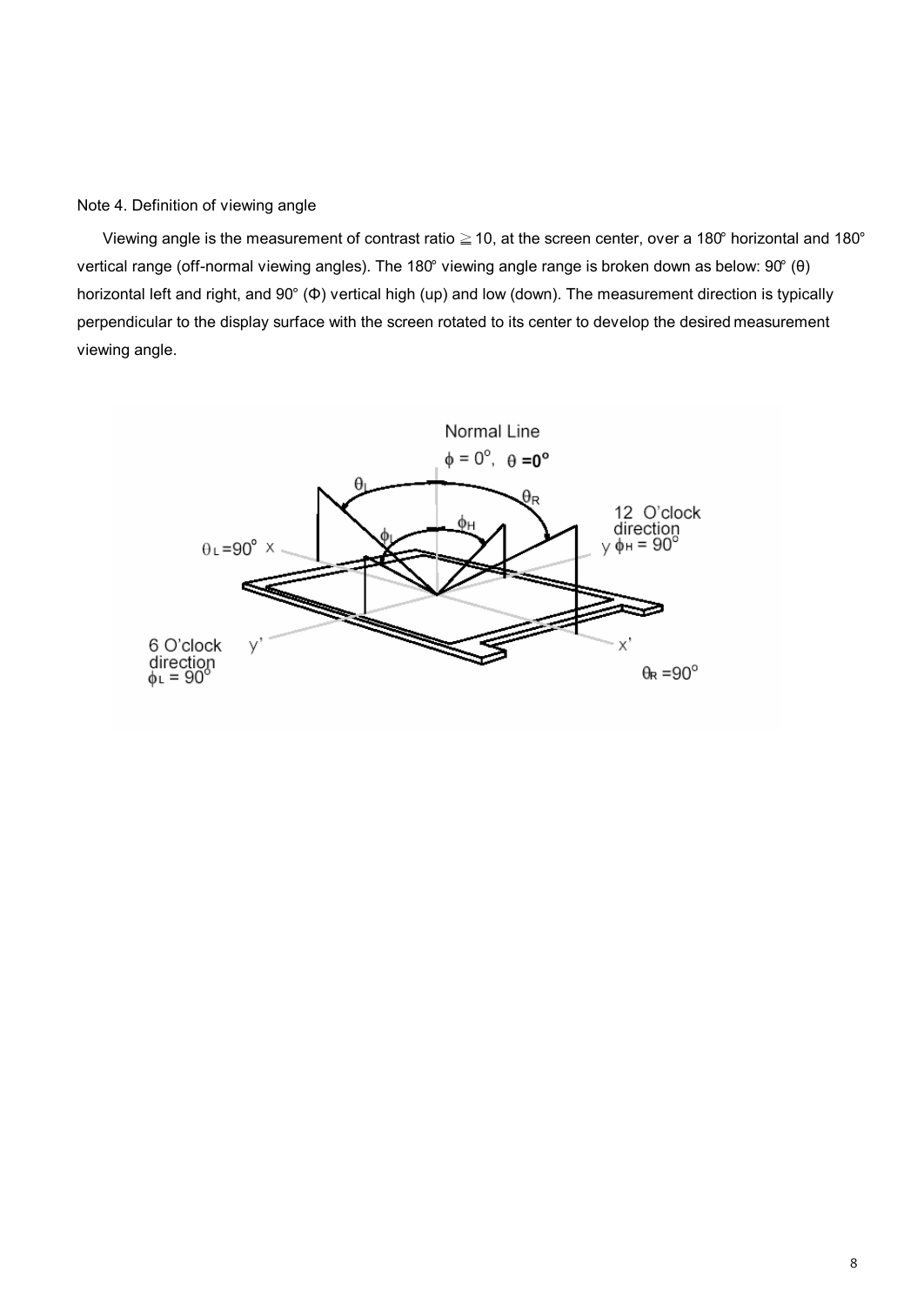## **3. Functional Block Diagram**

The following diagram shows the functional block of the 10.4 inch color TFT/LCD module:

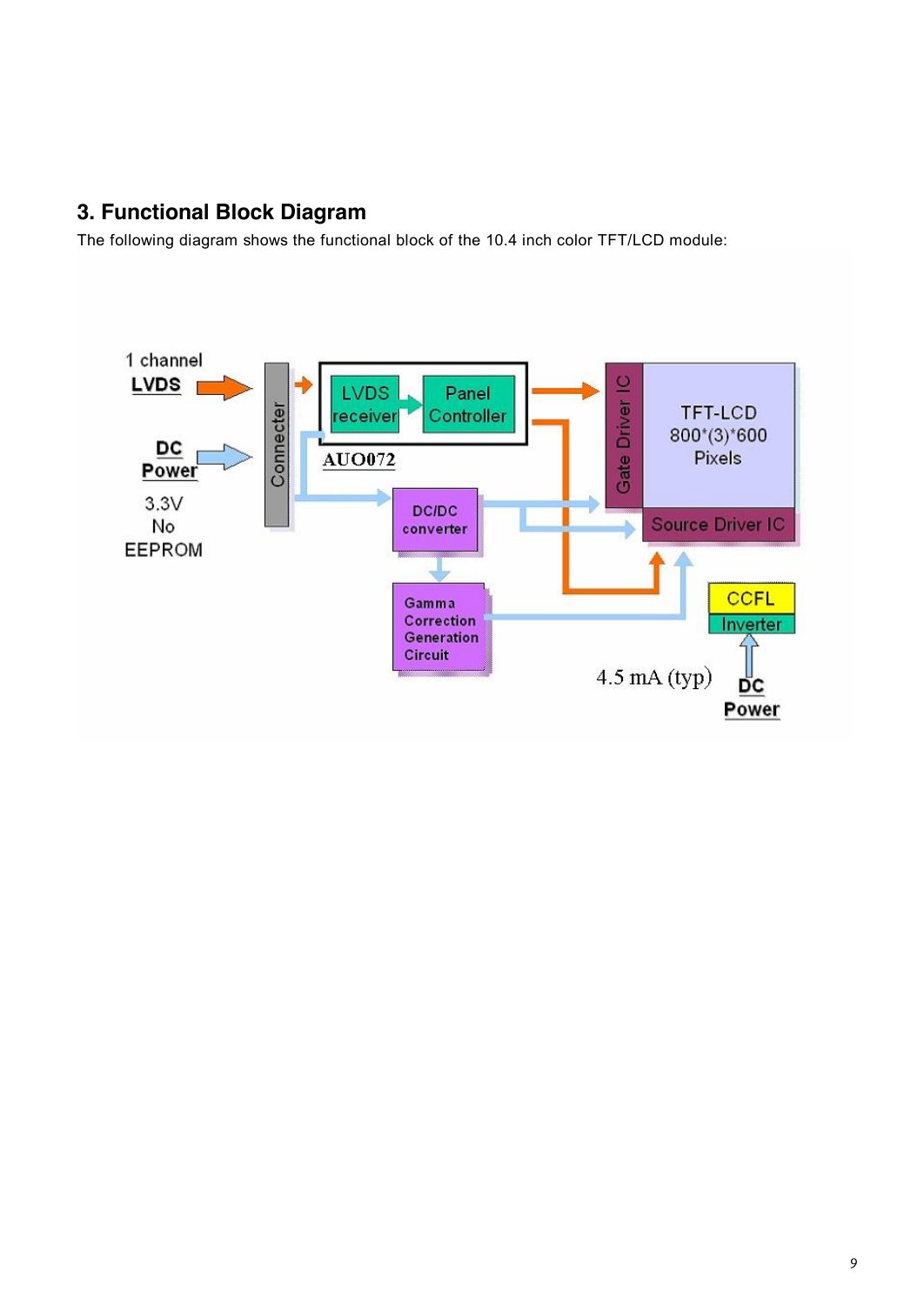## **4. Absolute Maximum Ratings**

## **4.1 Absolute Ratings of TFT LCD Module**

| ltem            | Svmbol | Min       | Max   | Unit   |
|-----------------|--------|-----------|-------|--------|
| Logic/LCD Drive | Vin    | ົ<br>-U.J | י +4. | [Volt] |

## **4.2 Absolute Ratings of Environment**

| Item                         | Symbol | Min   | Max   | Unit                                    |
|------------------------------|--------|-------|-------|-----------------------------------------|
| <b>Operating Temperature</b> | TOP    | $-20$ | $+70$ | $\mathsf{I}^\circ\mathsf{C} \mathsf{I}$ |
| <b>Operation Humidity</b>    | HOP    |       | 95    | [%RH]                                   |
| Storage Temperature          | TST    | -30   | $+80$ | $\mathop{\rm l}{\rm c}{\rm l}$          |
| <b>Storage Humidity</b>      | HST    | 5     | 95    | [%RH]                                   |

Note: Maximum Wet-Bulb should be 39℃ and no condensation.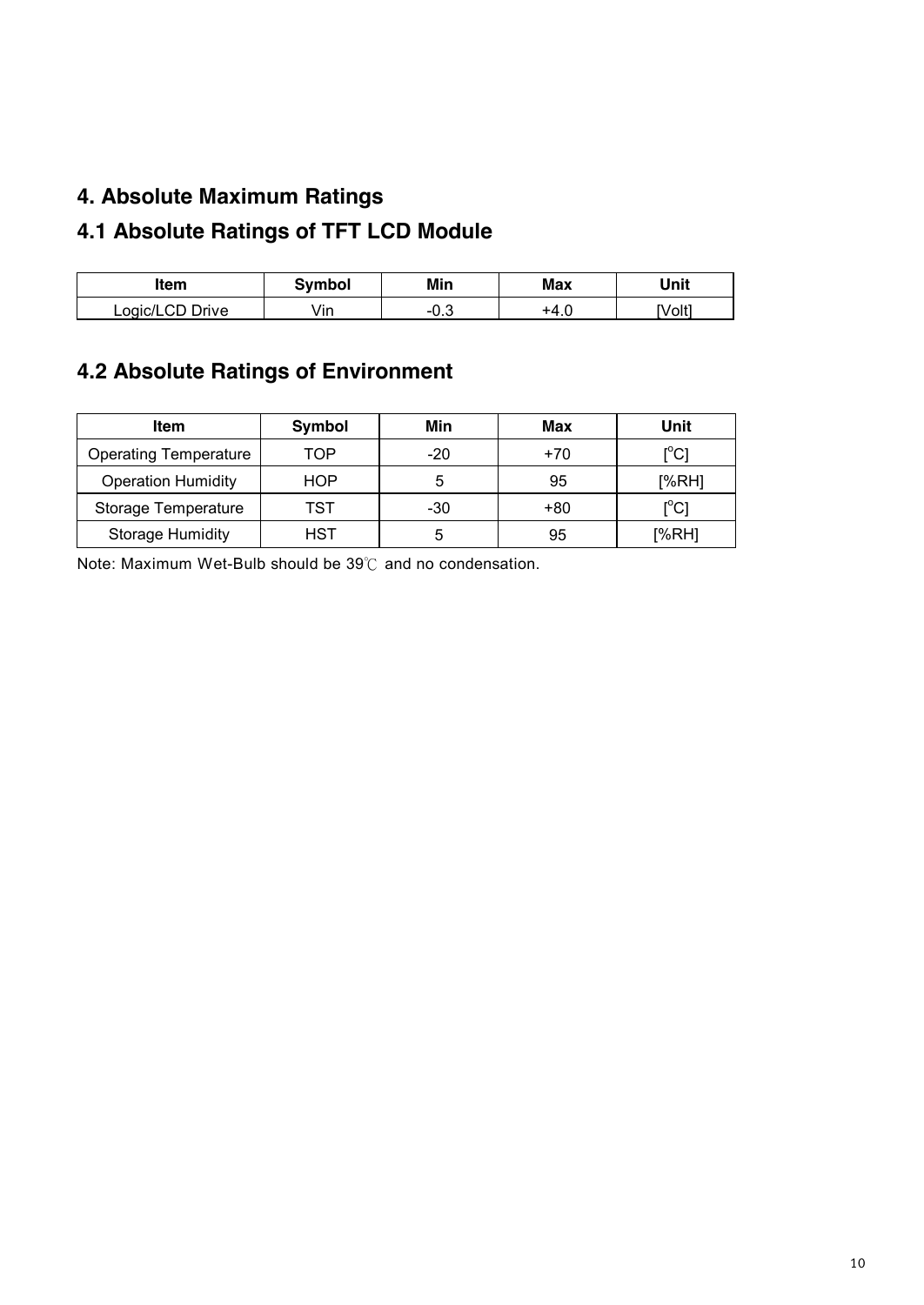## **5. Electrical Characteristics**

## **5.1 TFT LCD Module**

## **5.1.1 Power Specification**

| Symbol     | <b>Parameter</b>                            | Min | <b>Typ</b> | Max        | <b>Units</b>  | <b>Remark</b>                            |
|------------|---------------------------------------------|-----|------------|------------|---------------|------------------------------------------|
| <b>VDD</b> | Logic/LCD Drive<br>Voltage                  | 3.0 | 3.3        | 3.6        | [Volt]        |                                          |
| <b>IDD</b> | <b>VDD Current</b>                          |     | TBD        |            | [mA]          | All Black Pattern<br>(VDD=3.3V, at 60Hz) |
| Irush      | <b>LCD Inrush Current</b>                   |     |            | <b>TBD</b> | [A]           | Note 1                                   |
| <b>PDD</b> | VDD Power                                   |     | TBD        |            | [Watt]        | All Black Pattern<br>(VDD=3.3V, at 60Hz) |
| VDDrp      | Allowable Logic/LCD<br>Drive Ripple Voltage |     |            | <b>TBD</b> | [mV]<br>$p-p$ | All Black Pattern<br>(VDD=3.3V, at 60Hz) |

Note 1: Measurement condition:



**VDD rising time**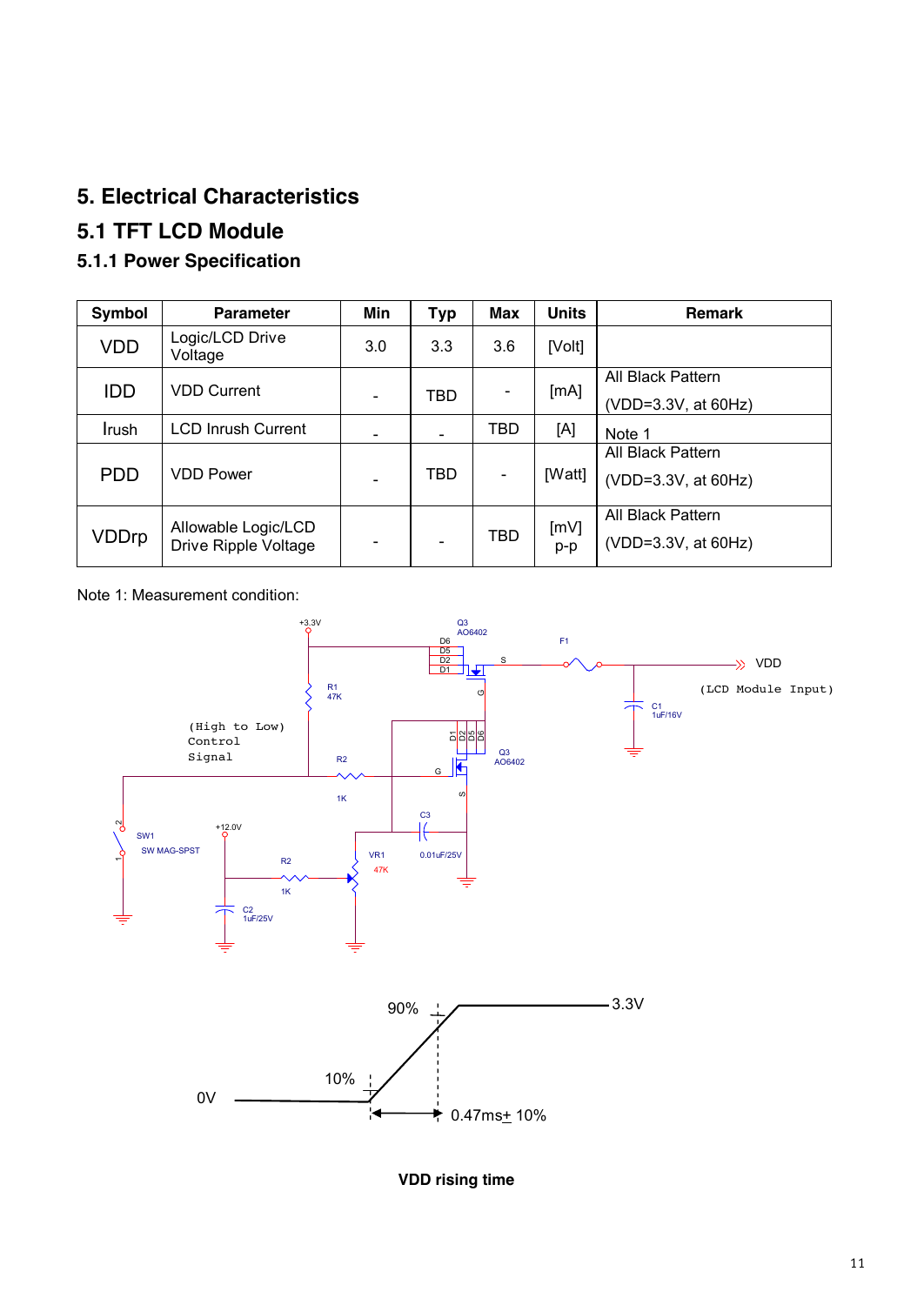#### **5.1.2 Signal Electrical Characteristics**

Input signals shall be low or Hi-Z state when VDD is off.

| Symbol      | <b>Item</b>                            | Min. | Typ. | Max.                     | Unit | Remark           |
|-------------|----------------------------------------|------|------|--------------------------|------|------------------|
| <b>VTH</b>  | Differential Input High Threshold      | ۰    |      | 100                      | [mV] | <b>VCM=1.25V</b> |
| <b>VTL</b>  | Differential Input Low Threshold       | 100  |      | $\overline{\phantom{0}}$ | [mV] | VCM=1.25V        |
| <b>VID</b>  | Input Differential Voltage             | 130  | 350  | 450                      | [mV] |                  |
| <b>VICM</b> | Differential Input Common Mode Voltage | TBD  |      | TBD                      | [V]  | VTH/VTL=+-100mV  |

Note: LVDS Signal Waveform.





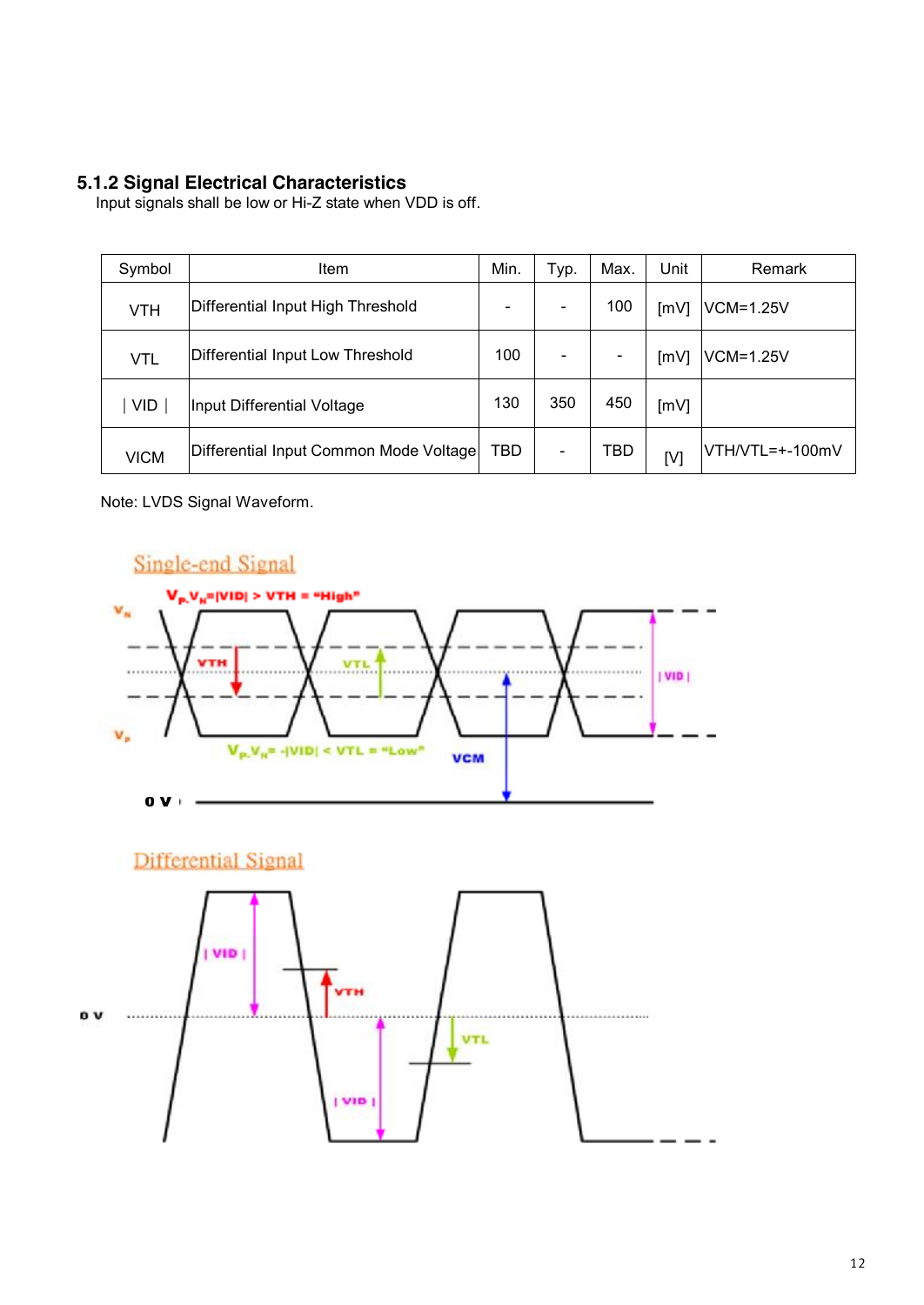## **5.2 Backlight Unit**

#### **5.2.1 Parameter guideline for CCFL**

| Symbol                                         | <b>Parameter</b>                                     | Min. | Typ.   | Max.           | Unit          | <b>Remark</b>                                |
|------------------------------------------------|------------------------------------------------------|------|--------|----------------|---------------|----------------------------------------------|
| <b>IRCFL</b>                                   | CCFL operation range                                 | 3.0  | 4.5    | 5.5            | [mA]<br>rms   | $(Ta=25^{\circ}C)$ Note 1, 2                 |
| <b>FCFL</b>                                    | <b>CCFL Frequency</b>                                | 40   | 60     | 65             | [KHz]         | $(Ta=25^{\circ}C)$ Note 3                    |
| ViCFL<br>$(-20^{\circ}C)$<br>(reference)       | <b>CCFL Ignition Voltage</b>                         |      |        | <b>TBD</b>     | [Volt]<br>rms | $(Ta = -20^{\circ}C)$                        |
| <b>VICFL</b><br>$(25^{\circ}C)$<br>(reference) | <b>CCFL Ignition Voltage</b>                         |      |        | <b>TBD</b>     | [Volt]<br>rms | $(Ta=25^{\circ}C)$                           |
| <b>VCFL</b>                                    | <b>CCFL Discharge Voltage</b>                        | 510  | 560    | 610            | [Volt]<br>rms | $(Ta=25^{\circ}C)$ Note 4<br>IRCFL=5mA       |
| <b>PCFL</b>                                    | <b>CCFL Power consumption</b><br>(inverter excluded) |      | 2.52   | $\blacksquare$ | [Watt]        | $(Ta=25^{\circ}C)$ Note 4<br>IRCFL=5mA       |
| Lamp Life                                      |                                                      |      | 30,000 |                | <b>Hrs</b>    | $(Ta=25^{\circ}C)$ Note 2<br>$IRCFL = 4.5mA$ |

Following characteristics are measured under a stable condition using an inverter at 25℃ (Room Temperature):

Note 1: IRCFL is defined as the return current of an inverter. (In Figure. 1)



(Figure. 1: Measurement of return current)

A stable IRCFL is a current without flicker or biasing waveform provided by inverter that ensures the backlight perform to its specification. The ideal sine waveform should be symmetric in positive and negative polarities and the asymmetry rate of the inverter waveform should be below 10%.

It is recommended to use the inverter with detection circuit to avoid overvoltage, overcurrent, or mismatching waveform. The purpose is to avoid current flow into only one of the lamps when the other one is not in operation.

Note 2: The definition of lamp life means when any of following conditions happen:

- a) Luminance falls to 50% or less of the initial value.
- b) Normal lighting is no more available (flickering, pink lighting, no lighting, etc.)
- c) Lamp voltage or lighting start voltage exceeds the specified value.
- Note 3*:* CCFL frequency should be carefully determined to avoid interference between inverter and TFT LCD.

Higher frequency will induce higher leakage current and further impact lamp life.

- Note 4: Calculator value for reference (IRCFLxVCFLx1=PCFL).
- Note 5: The display is with dual lamp design, and the CCFL current in above table refers to each lamp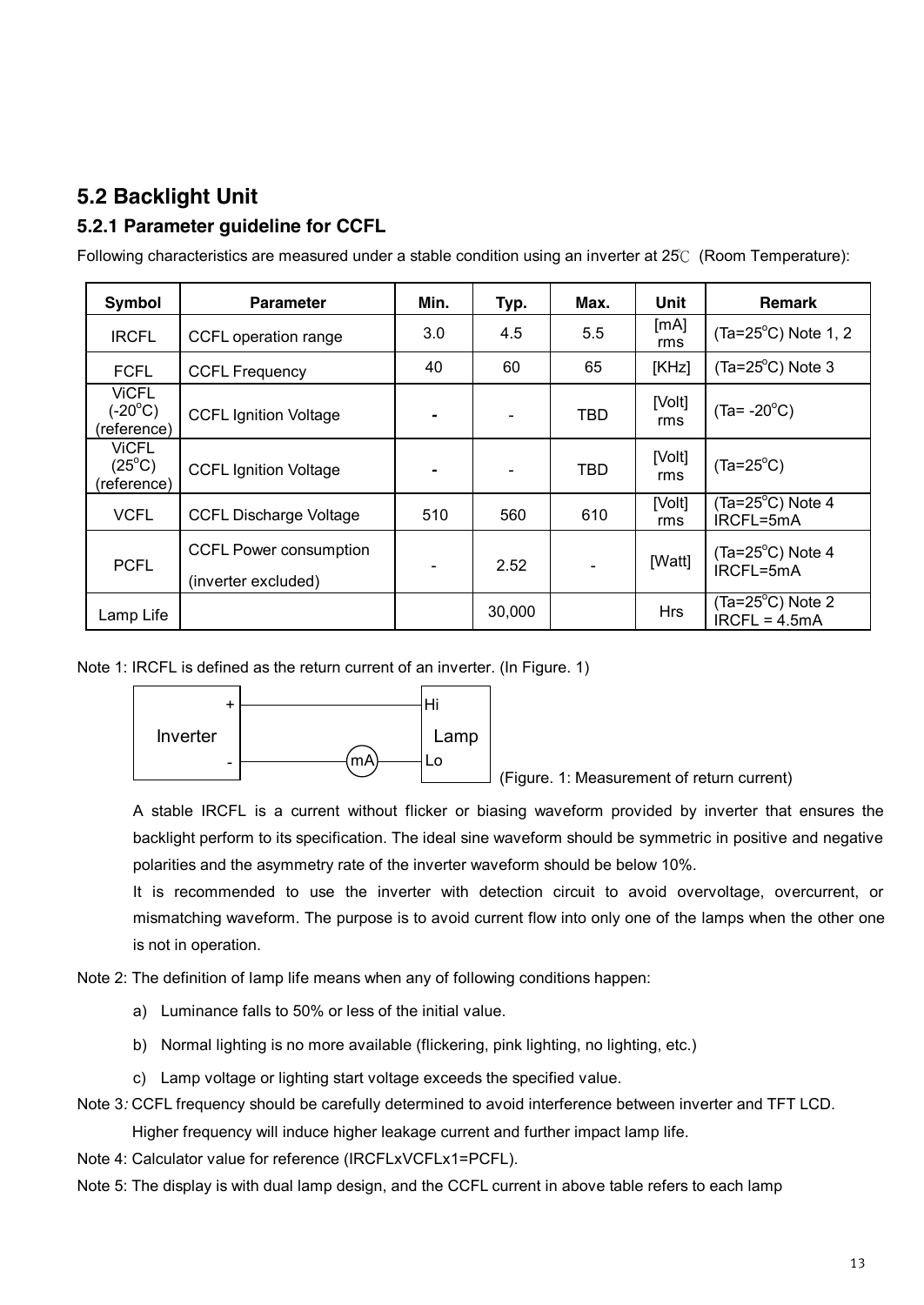## **6. Signal Characteristic**

## **6.1 Pixel Format Image**

Following figure shows the relationship between input signal and LCD pixel format.

|            |   | $\mathbf{1}$   |     | 2                           |   |  |  |                             |  |  |   | 799            |   | 800 |                |   |
|------------|---|----------------|-----|-----------------------------|---|--|--|-----------------------------|--|--|---|----------------|---|-----|----------------|---|
| 1st Line   |   | R G            | B R | G                           | B |  |  |                             |  |  | R | G              |   | B R | G              | B |
|            |   |                |     | ٠                           |   |  |  | $\blacksquare$<br>$\bullet$ |  |  |   |                |   |     |                |   |
|            |   |                |     | $\blacksquare$              |   |  |  |                             |  |  |   |                |   |     |                |   |
|            |   |                |     | $\blacksquare$              |   |  |  | $\blacksquare$              |  |  |   |                |   |     |                |   |
|            |   | $\blacksquare$ |     | $\blacksquare$              |   |  |  | $\blacksquare$              |  |  |   | $\blacksquare$ |   |     | $\blacksquare$ |   |
|            |   |                |     | $\blacksquare$<br>$\bullet$ |   |  |  |                             |  |  |   |                |   |     |                |   |
|            |   |                |     | $\blacksquare$              |   |  |  | $\bullet$                   |  |  |   | $\blacksquare$ |   |     | ٠              |   |
|            |   |                |     | ٠                           |   |  |  | $\blacksquare$              |  |  |   |                |   |     |                |   |
|            |   |                |     | $\bullet$                   |   |  |  |                             |  |  |   |                |   |     |                |   |
|            |   |                |     | $\bullet$                   |   |  |  | $\blacksquare$              |  |  |   |                |   |     |                |   |
|            |   |                |     | $\blacksquare$              |   |  |  | $\blacksquare$              |  |  |   |                |   |     |                |   |
|            |   |                |     |                             |   |  |  |                             |  |  |   |                |   |     |                |   |
| 600th Line | R | G              | B R | G                           | B |  |  |                             |  |  | R | G              | B | R   | G              | B |

## **6.2 Scanning Direction**

The following figures show the image seen from the front view. The arrow indicates the direction of scan.



Fig. 1 Normal scan (Pin4, DPS = Low or NC) Fig. 2 Reverse scan (Pin4, DPS = High)

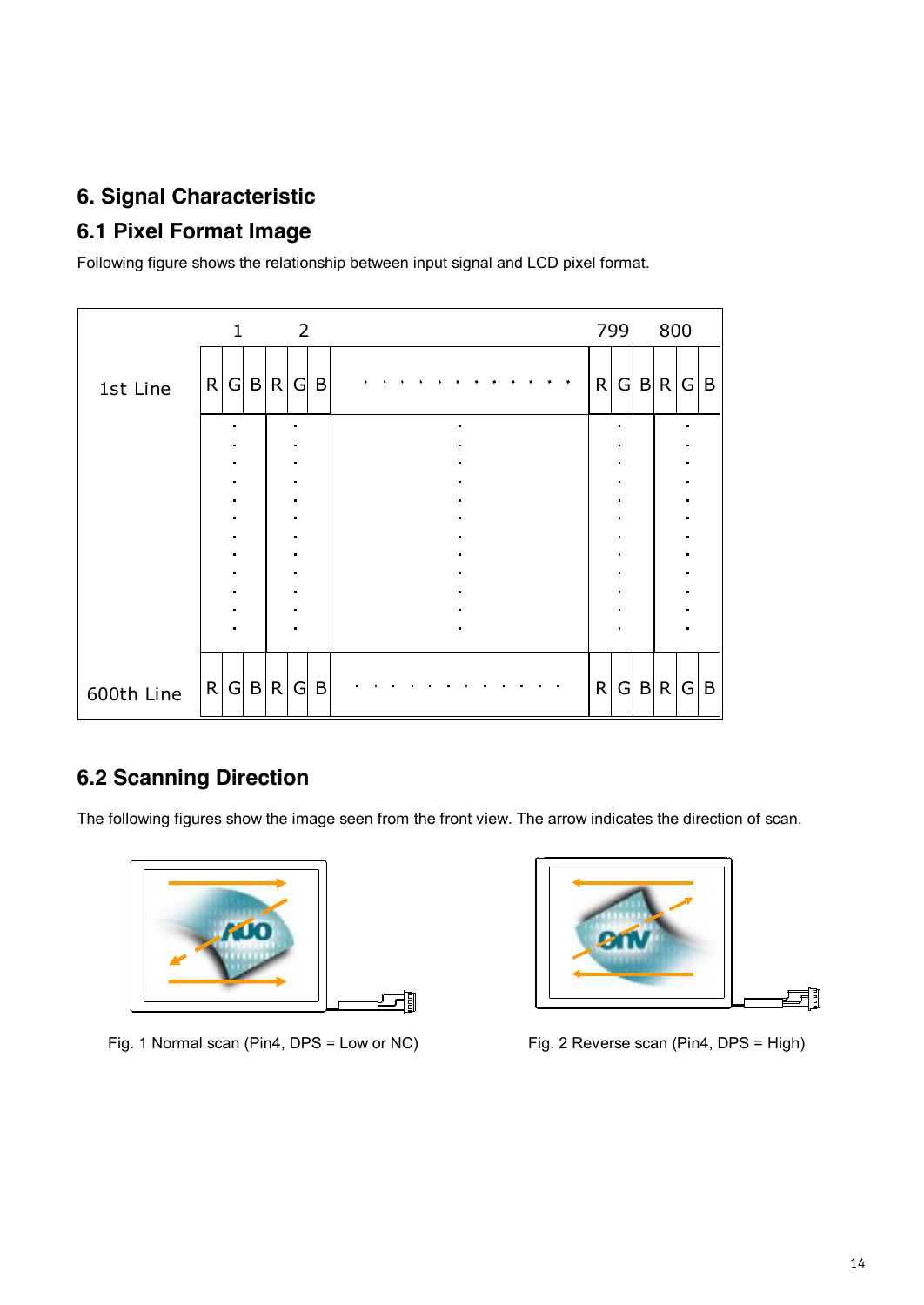## **6.3 Signal Description**

The module uses a LVDS receiver embedded in AUO's ASIC. LVDS is a differential signal technology for LCD interface and a high-speed data transfer device.

|  |  |  | (1)Input signal interface |
|--|--|--|---------------------------|
|--|--|--|---------------------------|

| Pin no         | <b>Symbol</b> | <b>Function</b>                                      | Etc. |
|----------------|---------------|------------------------------------------------------|------|
| 1              | $V_{\rm CC}$  | +3.3 V power supply                                  |      |
| $\overline{2}$ | $V_{\rm CC}$  | +3.3 V power supply                                  |      |
| 3              | <b>GND</b>    | Ground                                               |      |
| 4              | <b>DPS</b>    | Reverse Scan Function [H: Enable; L/NC:Disable]      |      |
| 5              | RxIN0-        | LVDS receiver signal channel 0                       |      |
| 6              | RxIN0+        |                                                      |      |
| 7              | <b>GND</b>    | Ground                                               |      |
| 8              | RxIN1-        | LVDS receiver signal channel 1                       |      |
| 9              | RxIN1+        |                                                      |      |
| 10             | <b>GND</b>    | Ground                                               |      |
| 11             | RxIN2-        | LVDS receiver signal channel 2                       |      |
| 12             | RxIN2+        |                                                      |      |
| 13             | <b>GND</b>    | Ground                                               |      |
| 14             | CKIN-         | LVDS receiver signal clock                           |      |
| 15             | CKIN+         |                                                      |      |
| 16             | <b>GND</b>    | Ground                                               |      |
| 17             | RxIN3-        | LVDS receiver signal channel 3                       |      |
| 18             | RxIN3+        |                                                      |      |
| 19             | AGMode        | Aging Mode setting [H: Aging Mode; L/NC: Normal]     |      |
| 20             | SEL68         | 6/8 bits LVDS input setting [H: 8 bits; L/NC:6 bits] |      |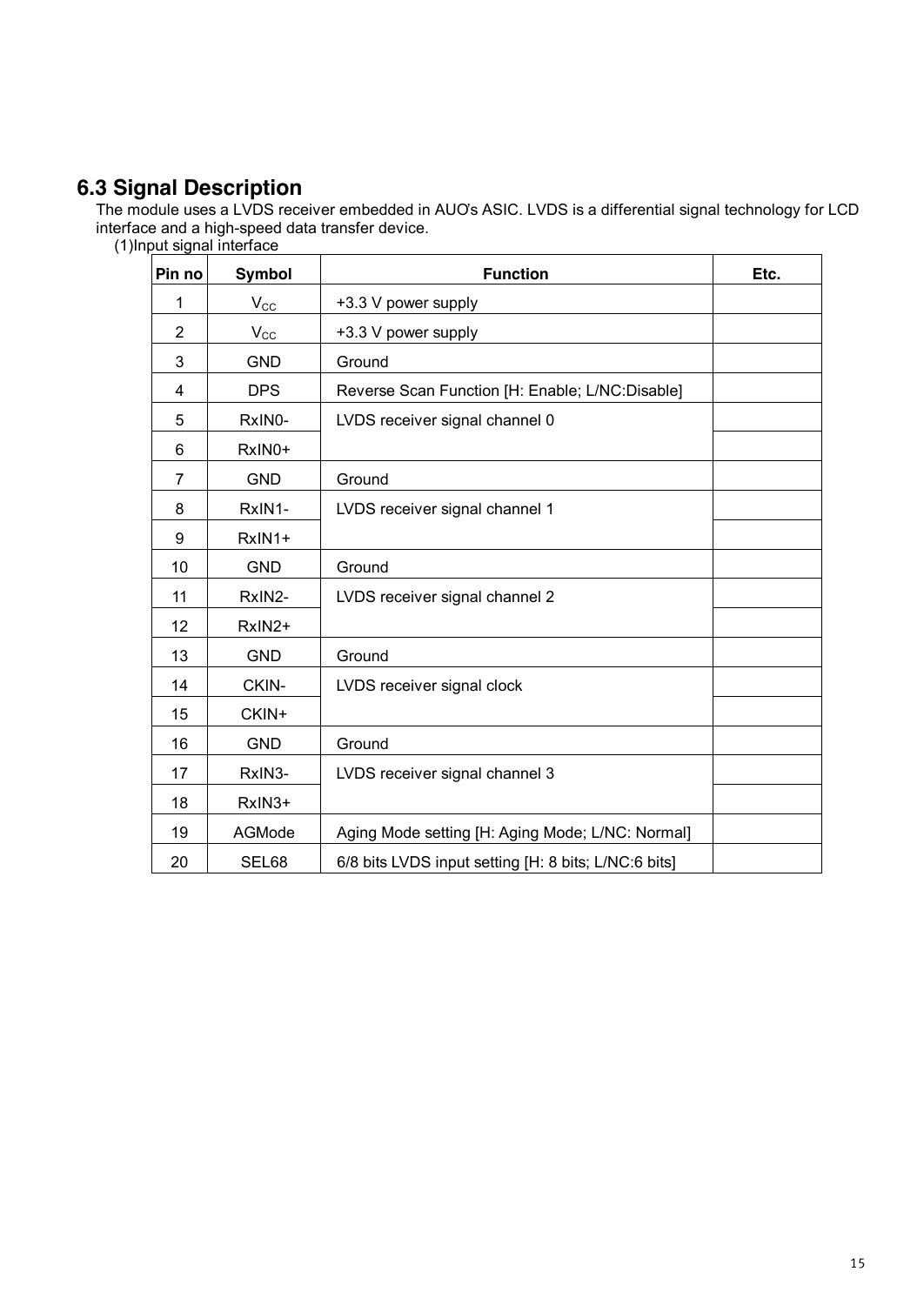

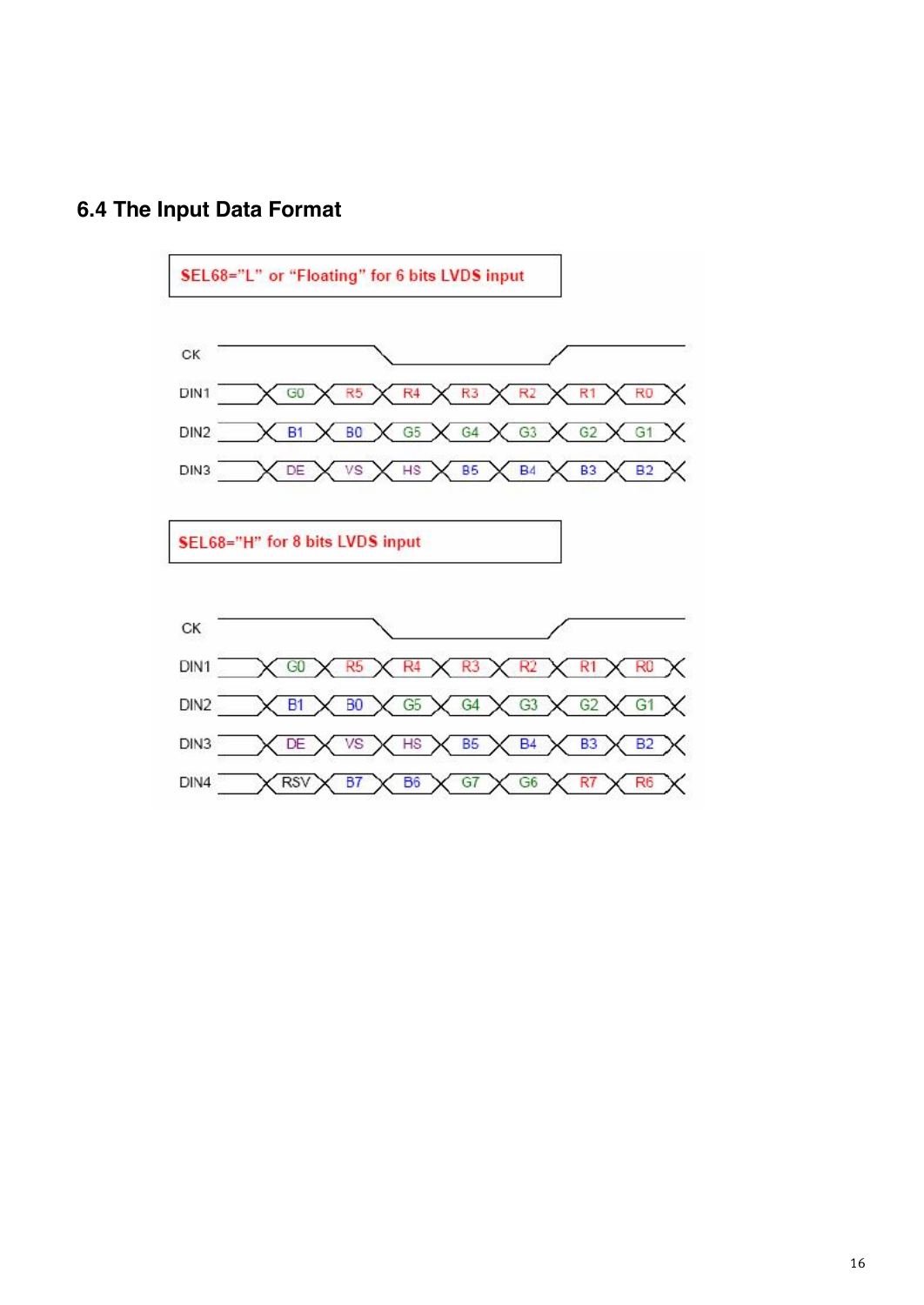| <b>Signal Name</b> | <b>Description</b>     | <b>Remark</b>                                                                                                                                                                         |
|--------------------|------------------------|---------------------------------------------------------------------------------------------------------------------------------------------------------------------------------------|
| R7                 | Red Data 7             | Red-pixel Data                                                                                                                                                                        |
| R <sub>6</sub>     | Red Data 6             | Each red pixel's brightness data consists of                                                                                                                                          |
| R <sub>5</sub>     | Red Data 5             | these pixel data.                                                                                                                                                                     |
| R <sub>4</sub>     | Red Data 4             | For 8Bits LVDS input                                                                                                                                                                  |
| R <sub>3</sub>     | Red Data 3             | MSB: R7 ; LSB: R0                                                                                                                                                                     |
| R <sub>2</sub>     | Red Data 2             | For 6Bits LVDS input                                                                                                                                                                  |
| R <sub>1</sub>     | Red Data 1             | MSB: R5; LSB: R0                                                                                                                                                                      |
| R <sub>0</sub>     | Red Data 0             |                                                                                                                                                                                       |
| G7                 | Green Data 7           | Green-pixel Data                                                                                                                                                                      |
| G <sub>6</sub>     | Green Data 6           | Each green pixel's brightness data consists of                                                                                                                                        |
| G <sub>5</sub>     | Green Data 5           | these pixel data                                                                                                                                                                      |
| G4                 | Green Data 4           | For 8Bits LVDS input                                                                                                                                                                  |
| G <sub>3</sub>     | Green Data 3           | MSB: G7 ; LSB: G0                                                                                                                                                                     |
| G <sub>2</sub>     | Green Data 2           | For 6Bits LVDS input                                                                                                                                                                  |
| G <sub>1</sub>     | Green Data 1           | MSB: G5; LSB: G0                                                                                                                                                                      |
| G <sub>0</sub>     | Green Data 0           |                                                                                                                                                                                       |
| <b>B7</b>          | Blue Data 7            | <b>Blue-pixel Data</b>                                                                                                                                                                |
| B <sub>6</sub>     | Blue Data 6            | Each blue pixel's brightness data consists of                                                                                                                                         |
| B <sub>5</sub>     | Blue Data 5            | these pixel data                                                                                                                                                                      |
| B4                 | Blue Data 4            | For 8Bits LVDS input                                                                                                                                                                  |
| B <sub>3</sub>     | Blue Data 3            | MSB: B7 ; LSB: B0                                                                                                                                                                     |
| <b>B2</b>          | Blue Data 2            | For 6Bits LVDS input                                                                                                                                                                  |
| <b>B1</b>          | Blue Data 1            | MSB: B5; LSB: B0                                                                                                                                                                      |
| B <sub>0</sub>     | Blue Data 0            |                                                                                                                                                                                       |
| <b>CLK</b>         | Data Clock             | The typical frequency is 40MHz. The signal is<br>used to strobe the pixel data and DE signals.<br>All pixel data shall be valid at the falling edge<br>when<br>the DE signal is high. |
| DE                 | <b>Display Timing</b>  | This signal is strobed at the falling edge of CLK.<br>When the signal is high, the pixel data shall be<br>valid<br>to be displayed.                                                   |
| <b>VSYNC</b>       | <b>Vertical Sync</b>   | The signal is synchronized to CLK.                                                                                                                                                    |
| <b>HSYNC</b>       | <b>Horizontal Sync</b> | The signal is synchronized to CLK.                                                                                                                                                    |

Note: Output signals from any system shall be low or Hi-Z state when VDD is off.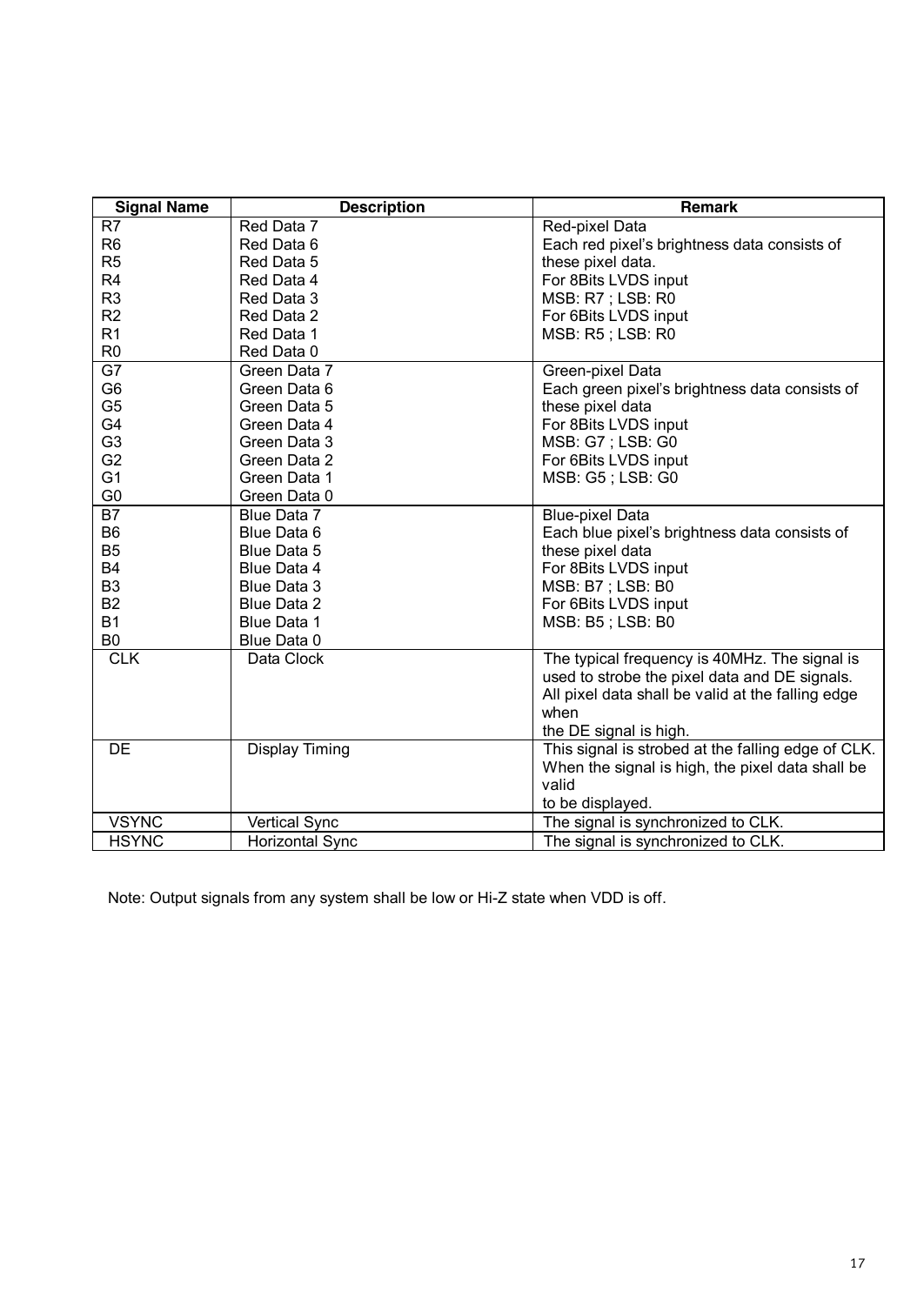## **6.5 Interface Timing**

## **6.5.1 Timing Characteristics**

#### **DE only mode**

| Parameter       |                 | Symbol                      | Min. | Typ. | Max. | Unit                           | Condition |
|-----------------|-----------------|-----------------------------|------|------|------|--------------------------------|-----------|
| Clock frequency |                 | $1/\text{T}_{\text{Clock}}$ | 30   | 40   | 50   | <b>MHz</b>                     |           |
|                 | Period          | $\mathsf{T}_\mathsf{V}$     | 628  | 628  | 628  |                                |           |
| Vertical        | Active          | $\mathsf{T}_{\mathsf{VD}}$  | 600  | 600  | 600  | $T_{Line}$                     |           |
| Section         | <b>Blanking</b> | $T_{VB}$                    | 28   | 28   | 28   |                                |           |
|                 | Period          | $\mathsf{T}_\mathsf{H}$     | 960  | 1056 | 1060 |                                |           |
| Horizontal      | Active          | $\mathsf{T}_{\mathsf{HD}}$  | 800  | 800  | 800  | ${\mathsf T}_{\mathsf{Clock}}$ |           |
| Section         | <b>Blanking</b> | Т <sub>нв</sub>             | 160  | 256  | 260  |                                |           |

#### **Note: Frame rate is 60 Hz.**

## **6.5.2 Input Timing Diagram**

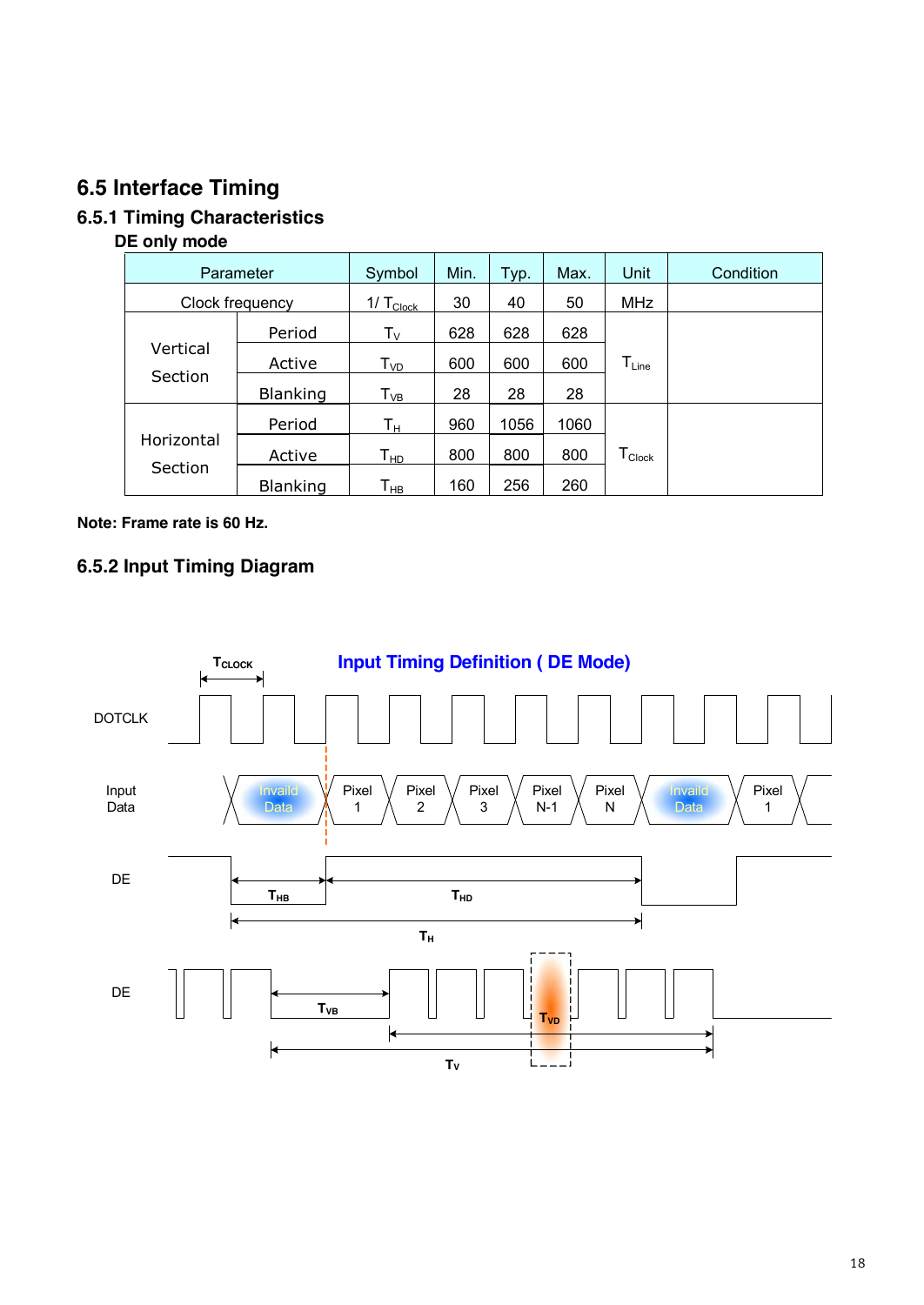## **6.6 Power ON/OFF Sequence**

VDD power and lamp on/off sequence is as below. Interface signals are also shown in the chart. Signals from any system shall be Hi-Z state or low level when VDD is off.



## **Power ON/OFF sequence timing**

| <b>Parameter</b> | Min. | Typ. | Max. | <b>Units</b> |
|------------------|------|------|------|--------------|
| <b>T1</b>        | 0.5  |      | 10   | ms           |
| T <sub>2</sub>   | 0    |      | 50   | ms           |
| T <sub>3</sub>   | 180  |      |      | ms           |
| <b>T4</b>        | 180  |      |      | ms           |
| T <sub>5</sub>   | 0    |      | 50   | ms           |
| T <sub>6</sub>   | 0    |      | 10   | ms           |
| Τ7               | 500  |      |      | Ms           |

The above on/off sequence should be applied to avoid abnormal function in the display. Please make sure to turn off the power when you plug the cable into the input connector or pull the cable out of the connector.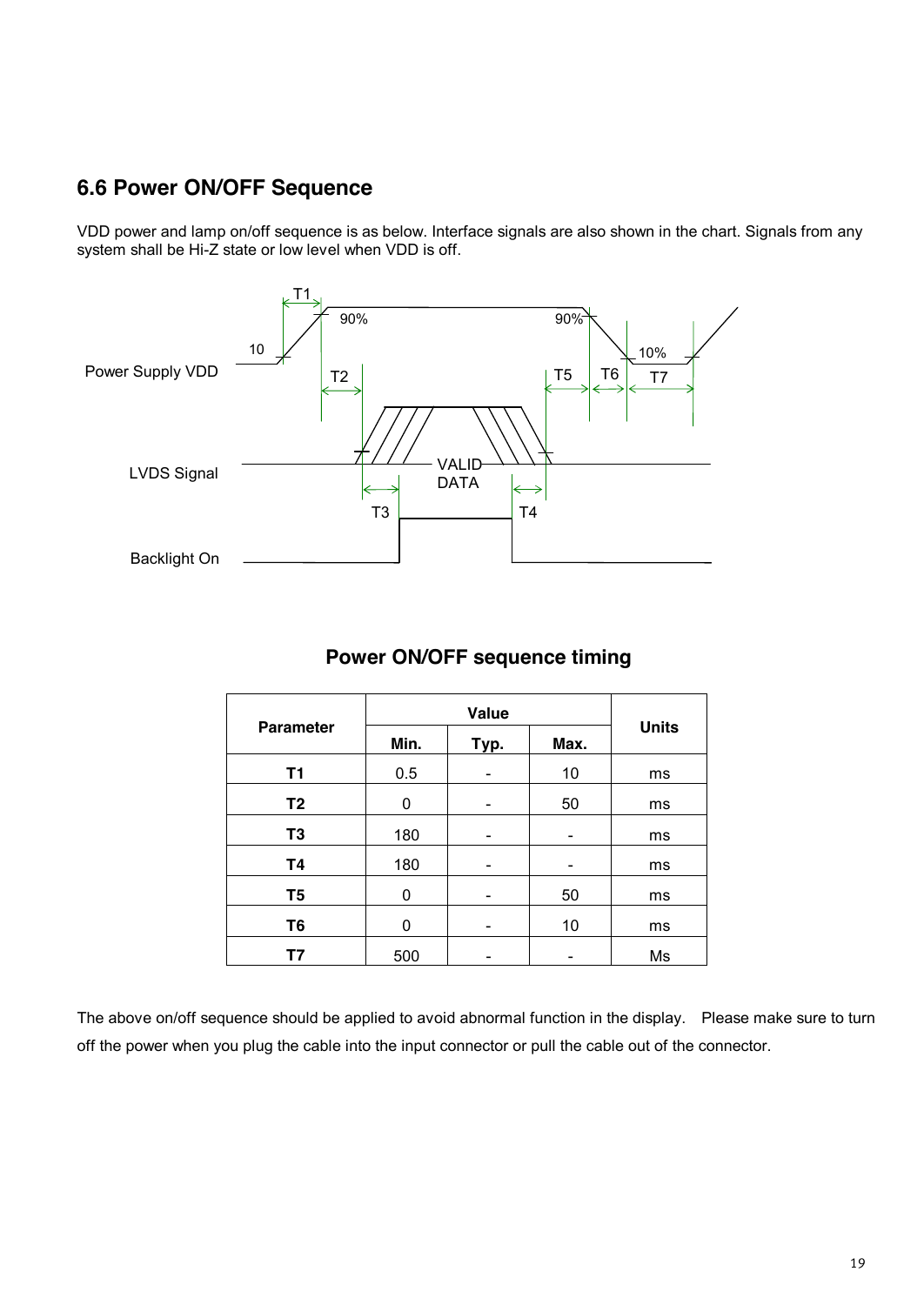## **7. Connector & Pin Assignment**

Physical interface is described as for the connector on module. These connectors are capable of accommodating the following signals and will be following components.

## **7.1 TFT LCD Module: LVDS Connector**

| <b>Connector Name / Designation</b> | <b>Signal Connector</b>        |  |  |
|-------------------------------------|--------------------------------|--|--|
| Manufacturer                        | Hirose or compatible           |  |  |
| <b>Connector Model Number</b>       | HRS DF19G-20S-1C or compatible |  |  |
| Adaptable Plug                      | HRS DF19-20S-1F or compatible  |  |  |

## **7.2 Backlight Unit: Lamp Connector**

| <b>Connector Name / Designation</b> | <b>Lamp Connector</b>         |  |  |
|-------------------------------------|-------------------------------|--|--|
| Manufacturer                        | JST or compatible             |  |  |
| Connector Model Number              | BHSR-02VS-1 or compatible     |  |  |
| Mating Model Number                 | SM02B-BHSS-1-TB or compatible |  |  |

## **7.3 Lamp Connector Pin Assignment**

| Pin $#$ | Symbol | Cable color | <b>Signal Name</b>         |
|---------|--------|-------------|----------------------------|
|         |        | White       | CCFL power supply(GND)     |
|         |        | Pink        | CCFL power supply $(H.V.)$ |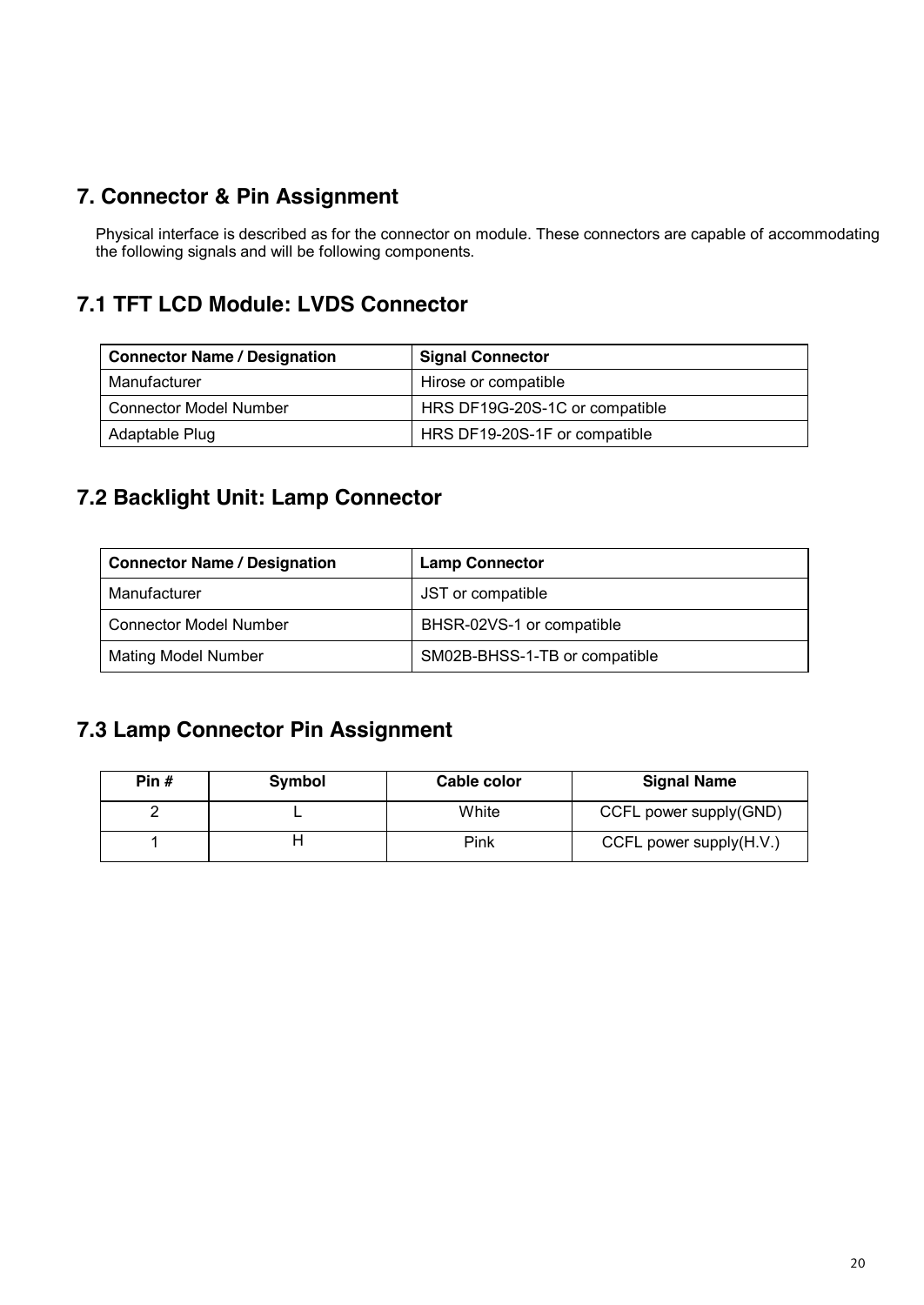## **8. Reliability Test Criteria**

| Items                                    | <b>Required Condition</b>                                              | <b>Note</b> |
|------------------------------------------|------------------------------------------------------------------------|-------------|
| Temperature<br><b>Humidity Bias</b>      | 40℃/90%,300Hr                                                          |             |
| <b>High Temperature</b><br>Operation     | 70°C, 300Hr (center point of panel surface)                            |             |
| Low Temperature<br>Operation             | -20℃,300Hr                                                             |             |
| <b>Hot Storage</b>                       | 80°C, 300 hours                                                        |             |
| Cold Storage                             | $-30^{\circ}$ C, 300 hours                                             |             |
| Thermal Shock<br>Test                    | -20°C/30 min ,60°C/30 min ,100cycles, 40°C minimun ramp rate           |             |
| <b>Hot Start Test</b>                    | $70^{\circ}$ C/1 Hr min.<br>power on/off per 5 minutes, 5 times        |             |
| <b>Cold Start Test</b>                   | -20℃/1 Hr min.<br>power on/off per 5 minutes, 5 times                  |             |
| <b>Shock Test</b><br>(Non-Operating)     | 50G, 20ms, Half-sine wave, (+-X, +-Y, +-Z)                             |             |
| <b>Vibration Test</b><br>(Non-Operating) | 1.5G, 10~200~10Hz, Sine wave<br>30mins/axis, 3 direction (X, Y, Z)     |             |
| On/off test                              | On/10 sec, Off/10 sec, 30,000 cycles                                   |             |
| <b>ESD</b>                               | Contact: ± 8KV/ operation, Class B<br>Air: ± 15KV / operation, Class B | Note 1      |
| <b>EMI</b>                               | 30-230 MHz, limit 40 dBu V/m, 230-1000 MHz, limit 47 dBu V/m           |             |

Note1: According to EN61000-4-2 , ESD class B: Some performance degradation allowed. No data lost

. Self-recoverable. No hardware failures.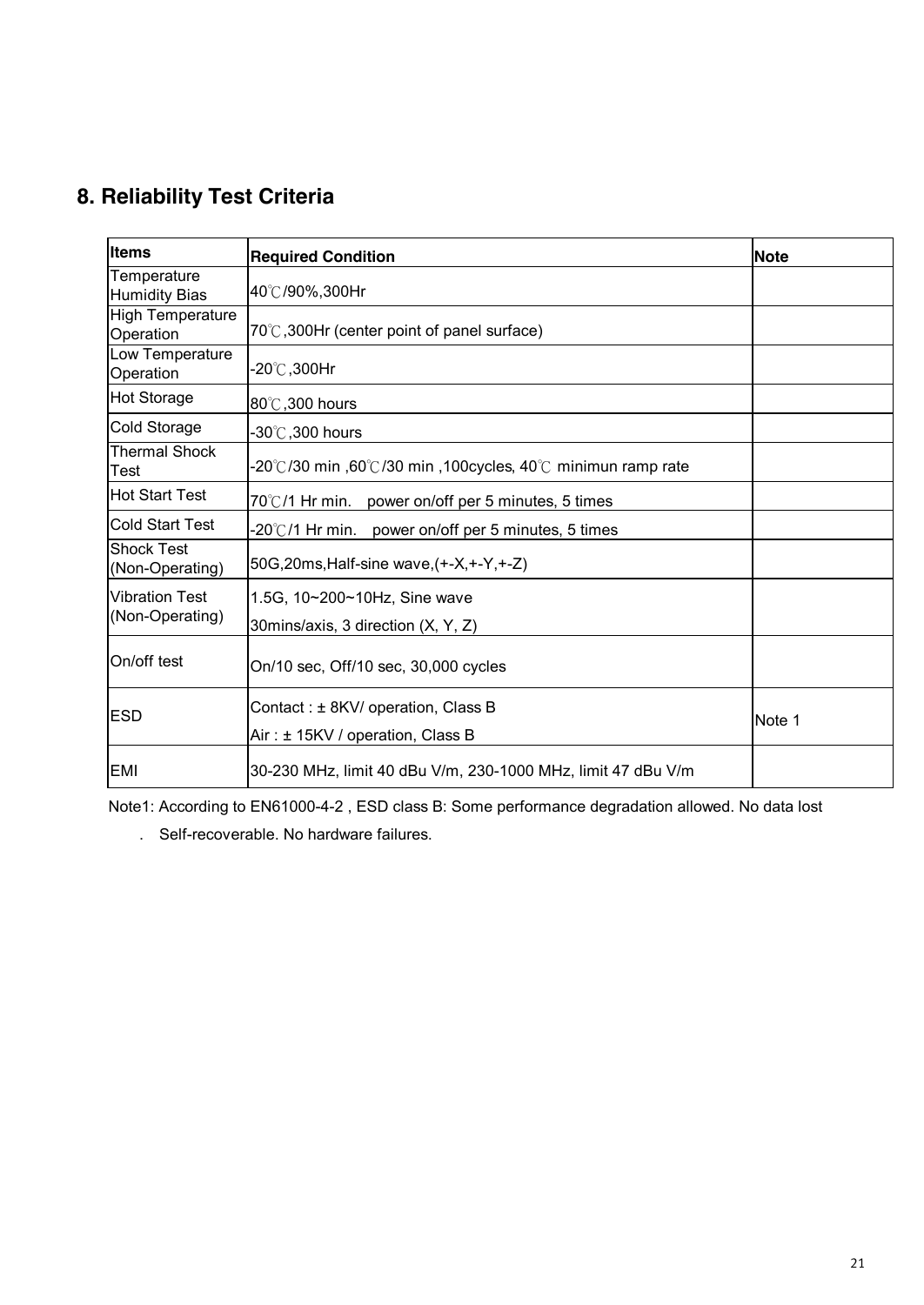## **9. Mechanical Characteristics**

## **9.1 LCM Outline Dimension (Front View)**

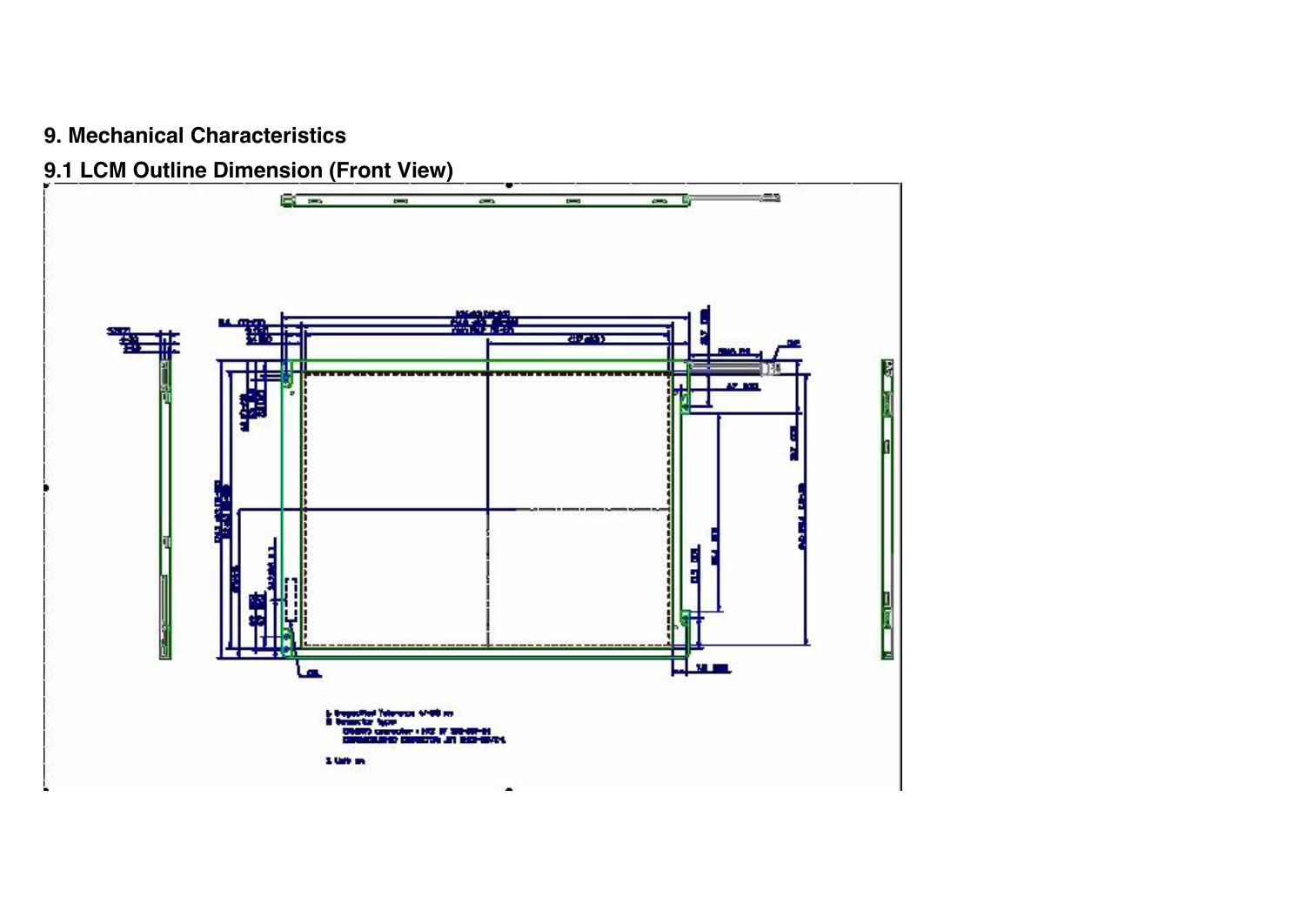

**9.2 LCM Outline Dimension (Rear View)**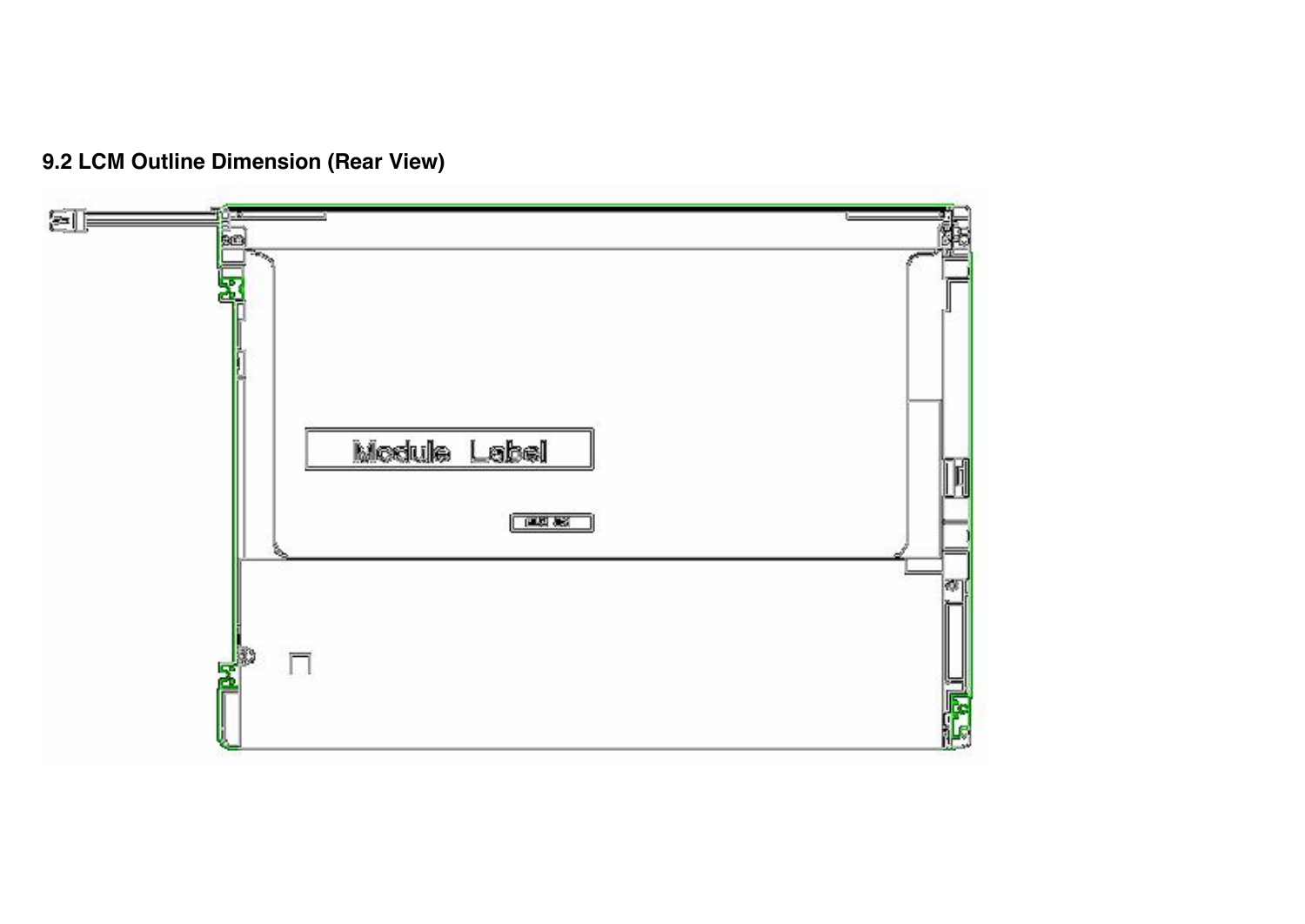## **10. Label and Packaging**

## **10.1 Shipping Label** (on the rear side of TFT-LCD display)

#### RoHS Compliance



Manufactured YY/MM Model No: G104SN03<br>AU Optronics  $V.1$ 0AXXG MADE IN CHINA [S1]



## **10.2 Carton Package**